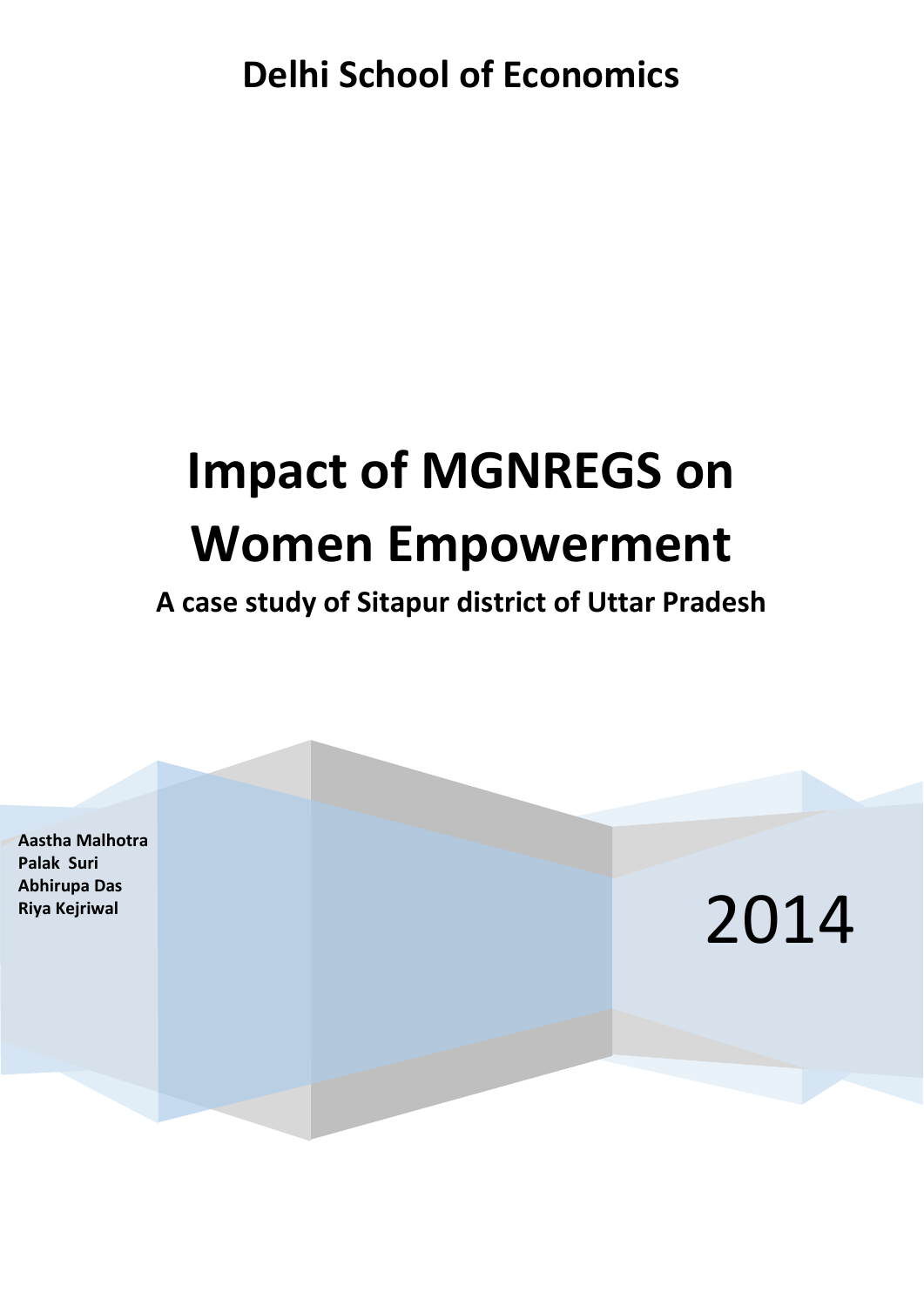#### **Contents**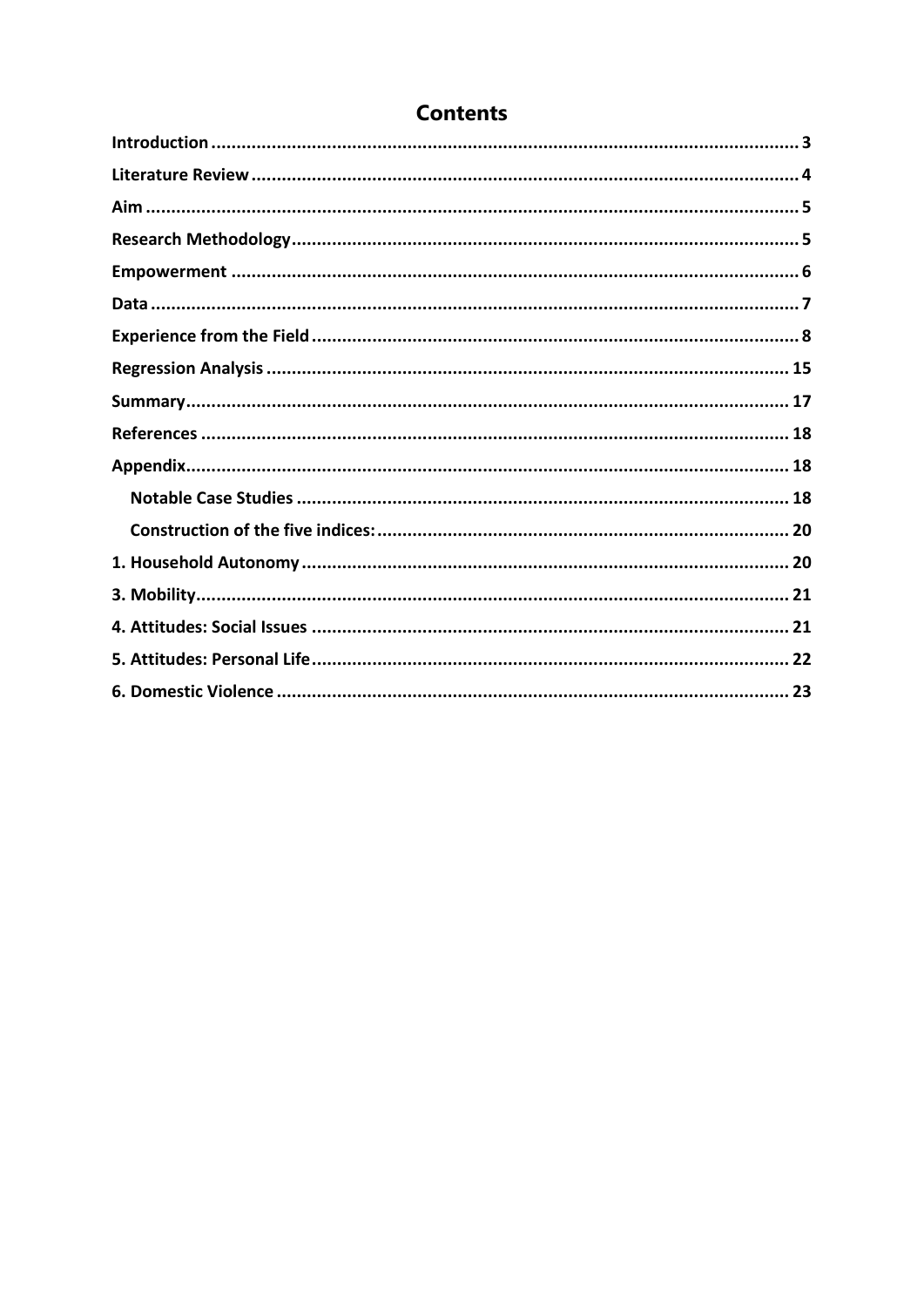#### <span id="page-2-0"></span>**Introduction**

As cited in the official bill, NREGA 2005 was enacted *to provide for the enhancement of livelihood security of the households in rural areas of the country by providing at least one hundred days of guaranteed wage employment in every financial year to every household whose adult members volunteer to do unskilled manual work and for matters connected therewith or incidental thereto.*

The Act places special emphasis in its guidelines on women in that it provides for equal wages to both men and women and necessitates a reservation to the extent of 33% of the jobs. The scheme also makes mandatory the provision of work within a five kilometre radius, the failure of which leads to an increased wage payment by 10%; crèches for children; drinking water; shade, which have all turned out to be conducive for the womenfolk. The Act ensures that women and men are paid equally through electronic transfers, thus doing away with any middlemen who could potentially extort the wages from the labourers. The NREGA work mainly entails work which helps in developing rural infrastructure and asset building. Thus, works such as building canals, wells, brick pathways, etc. are mainly undertaken.

For the entire country 51% of the person days generated were women person days, the highest proportion of women person days being 93% of total person days in the state of Kerala, while the lowest being 20% in Jammu and Kashmir and Uttar Pradesh except Daman and Diu and Dadra and Nagar Haveli where zero person days of work were generated for the year 2012-13<sup>1</sup>.

Uttar Pradesh is the most populous state of the country with a population of 19.98crores with 37.2% of the population being rural females<sup>2</sup>. Thus, the importance of studying the pattern of women participation and benefits from MGNREGS cannot be overstated. We feel that if the positive impact of the scheme on the lives of rural women, direct or indirect, can be observed in the state with such poor participation rates, then at least these many positive effects will hold true for states which have better participation rates and are at the most this conservative.

The importance of women participation in any scheme is brought out especially if one considers the stigmas of the traditional rural Indian society such as women leaving the house alone, let alone working and especially the kind of work attained by following a process requiring interaction with strangers.

Some believe that women empowerment is an unintended consequence of the Scheme; however, it is a fact that employment guarantee has paved the way for greater independence and self-esteem of rural women, who are an exemplification of the oppression that the culture and traditions of the Indian society poses against these lifegivers.

1 http://nrega.nic.in/

1

<sup>2</sup> http://www.censusindia.gov.in/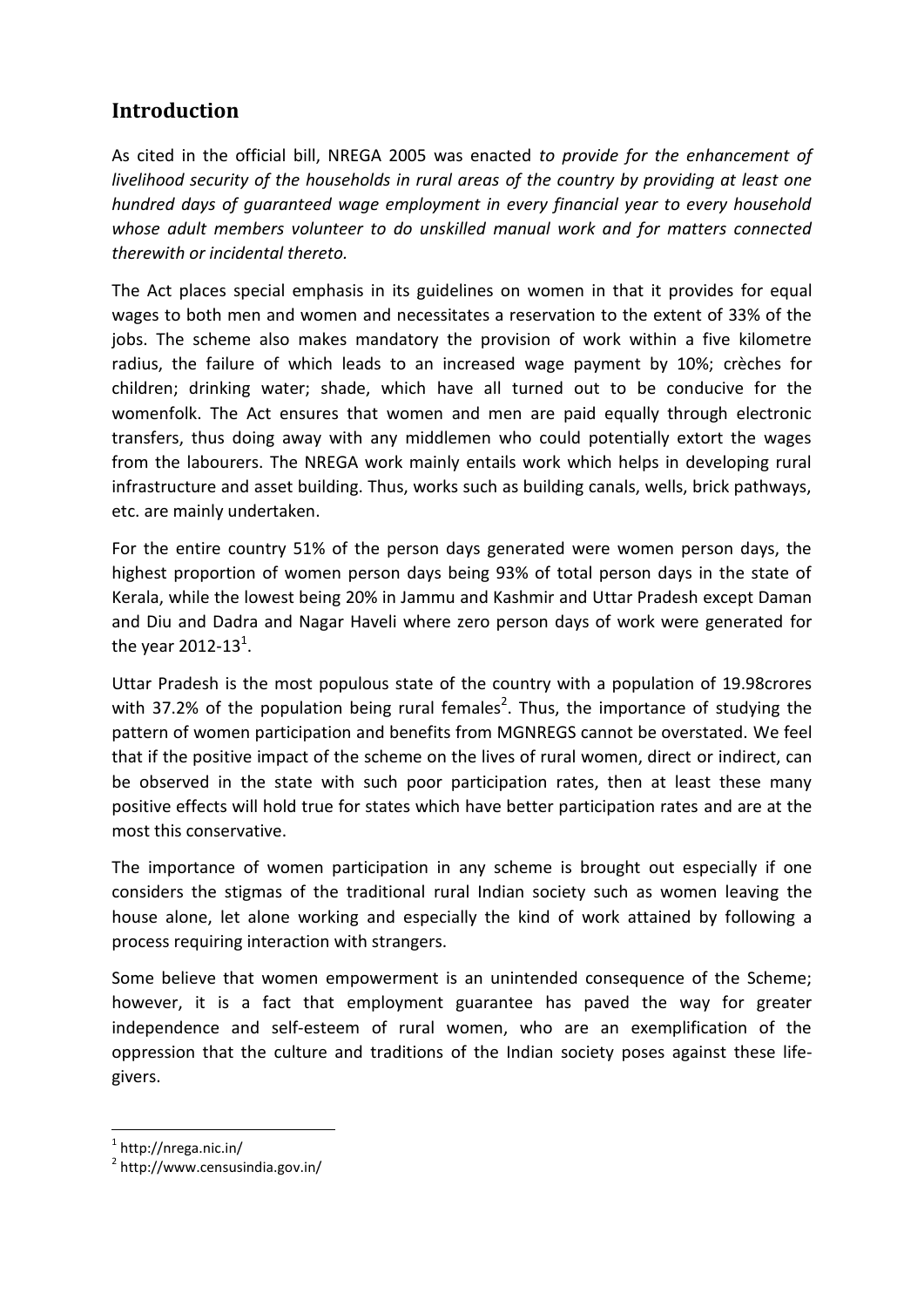MGNREGS is special for the kind of self-selection opportunity that it provides which no other scheme in the country does. In order to capture the demand for work successfully, it is mandatory that Rozgar Divas be held every month, possibly at the ward level. The aim is to provide employment to all the job seekers. *The event is for registering demand for work, issue of job cards, allocation of work, disclosure of information, payment of wages, payment of unemployment allowance, etc. and to generate awareness about the programme<sup>3</sup> .*

Yet, a large amount of rationing is evidenced for reasons rarely known<sup>4</sup>. Rationing is believed to be due to various reasons such as lack of awareness in the poorer states, mismatch between demand and supply especially enhanced with men and women competing for manual labour where men generally have an advantage, incapability of state institutions to implement MGNREGS effectively. Thus, the high demand for work and less capacity to implement MGNREGA may lead to a build-up of a vicious cycle for the poorer states<sup>5</sup>. Further, the rationing is also attributed to conscious efforts of state governments to not distort market wages during particular seasons. We find that with rationing in place, employment guarantee in the field far from being demand driven is actually a supply driven scheme and this finding is supported by other recent studies<sup>6</sup>.

The paper is organised as follows: *Section 1 Literature Review* which highlights some of the existing literature on the subject and explains the significance of this research; followed by *Section 2 Aim* which mentions the purpose of research; followed by *Section 3 Research*  **Methodology** which talks about the methods followed during the course of this research; followed by *Section 4 Empowerment* which discusses briefly the definitions and concepts of empowerment followed during the course of study; followed by *Section 5 Data* which gives details about the data collected; *Section 6 Experience from the Field* which gives details about our findings from the field; *Section 7 Regression Analysis* which analyses the determinants of women empowerment; *Section 8 Summary* which concludes the study. Lastly, the *Appendix* includes some case studies and the questionnaire that we used to construct our empowerment measuring variables.

#### <span id="page-3-0"></span>**Literature Review**

1

Some of the existing literature closely associated with the area of women empowerment includes work by Reetika Khera, Nandini Nayak (2009) which is based on field surveys conducted in six states (Bihar, Chhattisgarh, Jharkhand, Madhya Pradesh, Rajasthan and Uttar Pradesh) in 2008 studying the socio-economic consequences of the NREGA for women workers, drawbacks in the implementation of the legislation, barriers to women's participation with a special focus on single women; Ashok Pankaj, Rukmini Tankha (2010) which examines the empowerment effects of the National Rural Employment Guarantee Scheme on rural women in Bihar, Jharkhand, Rajasthan and Himachal Pradesh using a field

<sup>&</sup>lt;sup>3</sup>Guildelines for Rozgar Diwas vide circular J-II012/02/2012-MGNREGA issued by Ministry of Rural Development MGNREGA Division. 17 October 2013.

<sup>4</sup> Yanyan Liu, Christopher B Barrett (2013), Reetika Khera and Nandini Nayak (2009)

<sup>5</sup> MGNREGA Sameeksha (2012), Ministry of Rural Development, Government of India

<sup>6</sup> Imbert, Clement and Papp, John. February 2013. Labor Market Effects of Social Programs: Evidence from India's Employment Guarantee. CSAE Working Paper WPS/2013-03.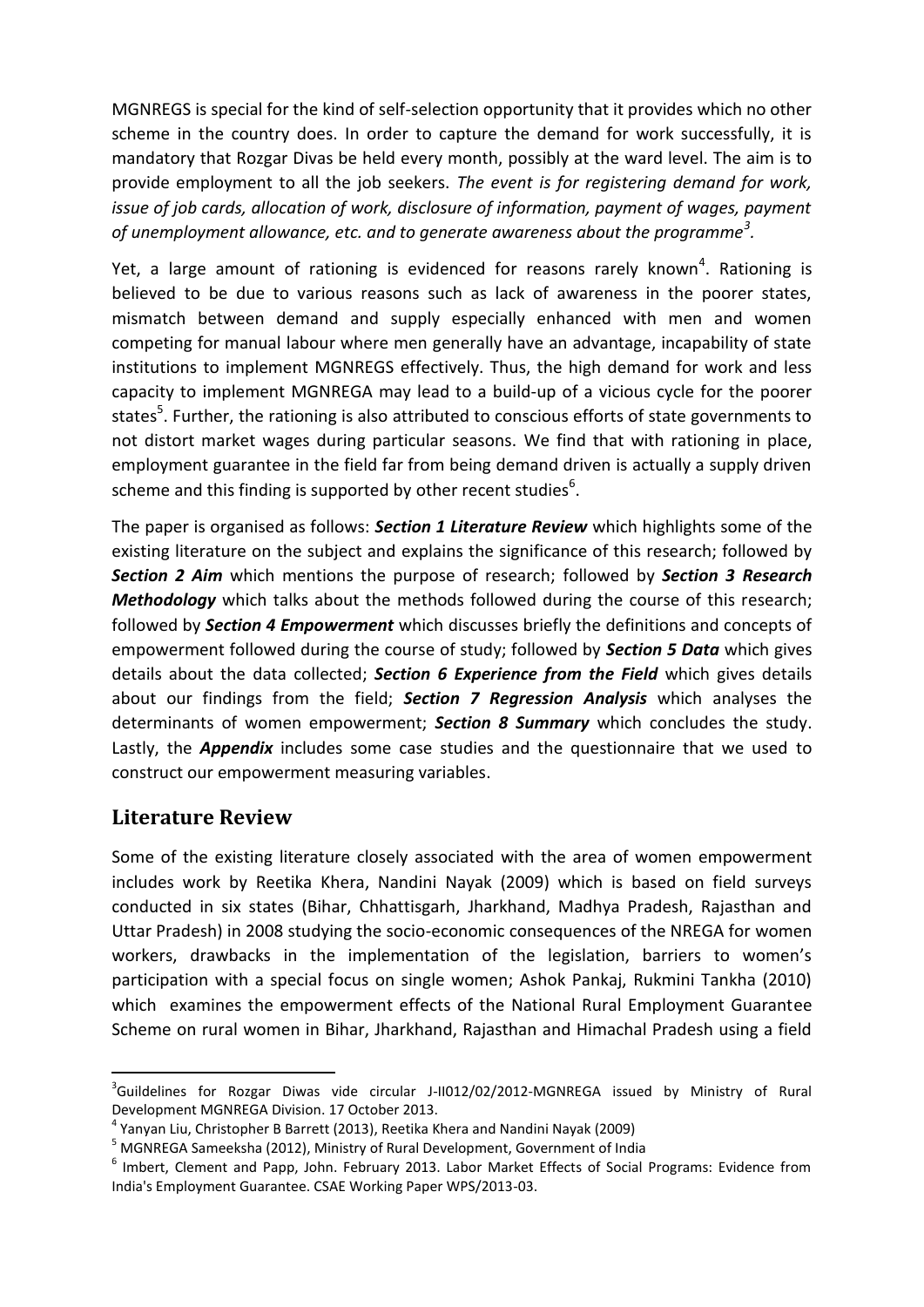survey. It argues that women workers have gained from the scheme primarily because of the paid employment opportunity, and benefits have been realised through incomeconsumption effects, intra-household effects, and the enhancement of choice and capability; Jean Dreze, Reetika Khera (2009) wherein the authors explore issues related to MGNREGS such as transparency, creation of useful assets and labour conditions at the work sites on the basis of field surveys in six states (Chattisgarh, Jharkhand, Bihar, Uttar Pradesh, Madhya Pradesh, and Rajasthan); Maithrey Krishnaraj, Divya Pandey, Aruna Kanchi (2004) which reviews the EGS of Maharashtra with a special focus on gender issues, among others. EGS initiated in Maharashtra in the early 1970s is the oldest and the largest public works programme in the developing world. This article reviews the EGS to assess whether it requires restructuring for poverty alleviation and gender equality; Azeez, N.P. Abdul and Akhtar, S.M. Jawed (2012) which talks about how NREGA has helped in women empowerment (employment) in Kerala in originally unintended ways; Erlend Berg, D Rajasekhar, R Manjula (2013) which focuses primarily on corruption in MGNREGS and highlights an important finding that female headed households are more likely to be 'ghost worker households' under MGNREGS; Ratna M Shankar (2011) which explores the reasons for women's participation in the scheme varying significantly across and within states of Kerala, Himachal Pradesh, Rajasthan and suggests improvements that could maximize impact. Also, he suggests minor changes to the scheme to address local development challenges that could deliver better outcomes; Asha Sharma (2012) finds that by putting cash earnings in women's hands, especially from this section of the society has both increased and diversified the contribution that women are making to households income on wage earners. Kamla Gupta and P. Princy Yesudian (2006) used NFHS to create four indices—household autonomy index, mobility index, attitude towards gender index and attitude towards domestic violence index to measure the different dimensions of empowerment. We have also used this approach to measure empowerment and attitudinal shift as a result of MGNREGS.

It is found that there is no recent paper with the specific focus of analysing women empowerment especially in the state with poorest participation and women participation rate. Reetika Khera and Nandini Nayak (2009) is a good, although dated example of such a study.

#### <span id="page-4-0"></span>**Aim**

- 1. To analyse whether the MGNREGS has contributed to women empowerment in the areas under study or not by comparing female participants with female nonparticipants.
- 2. To identify the conditions, local and official responsible for the observed pattern of women participation at the block level.

#### <span id="page-4-1"></span>**Research Methodology**

This research is carried out in two steps namely, household survey and analysis of data collected from the field. The survey is aimed at capturing empowerment of women participants and non-participants through a set of standard questions with multiple choices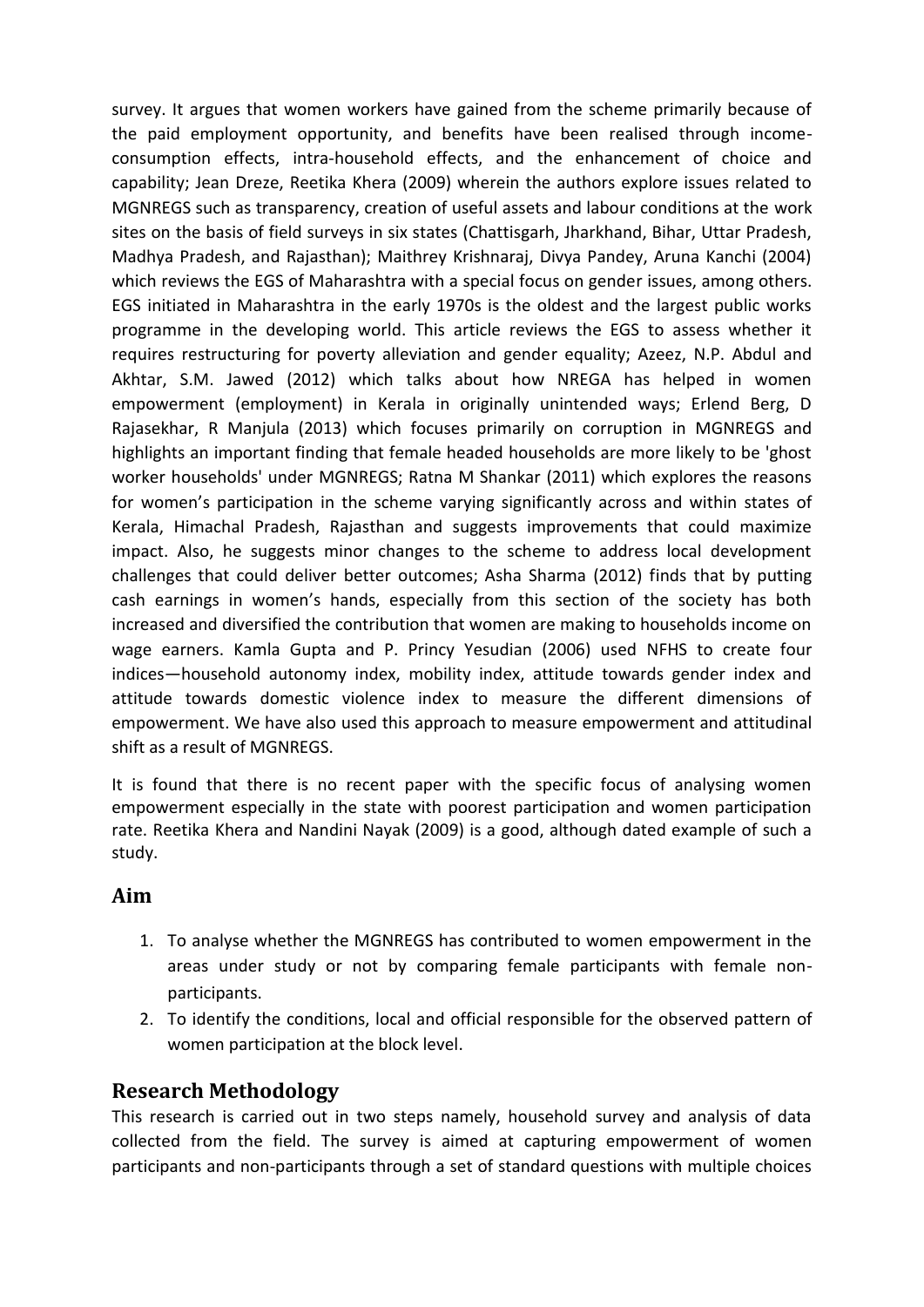and marks attached to each (details in Appendix). The questions were framed so as to capture normative as well as positive aspects of various small things in their lives<sup>7</sup>. Broadly, the questions can be classified into the following five categories- Household Autonomy, Mobility, Social Attitudes, Personal Attitudes, Domestic Violence. Apart from these the questionnaire also includes general questions which enabled us to put things in perspective and ensure credibility of the responses. Questions included in these categories are given in the Appendix. For further details on how these categories were exploited, see the following sub-section on Empowerment.

All the questions in any particular category had equal weights, and could fetch 0, 0.5 or 1 mark. The score of each category for any individual was calculated as the marks obtained divided by the total number of questions that were applicable to that person and for which the response was recorded. For example, widow and unmarried participants and nonparticipants could not be scored on domestic violence, and in certain cases some questions could not be asked or understood by the respondent. While recognising the element of arbitrariness that is introduced by this, we accept that this may weaken the reliability of results. However, we feel that this pattern was random and infrequent and would not bias the estimates in a systematic manner. By construction, the score lies between 0 and 10.

Next, we regress the scores obtained for the four categories- Household Autonomy, Mobility, Social Attitudes, and Personal Attitudes- on participation dummy, religion dummy, marital status dummy, wealth dummy, and literacy level dummy using Ordinary Least Squares (OLS) estimation. We also argue against the problem of endogeneity.

A participant is defined as a person who has worked under the MGNREGS anytime in the past five years. The reason for such a time period being the idea that empowerment would be triggered with a lag and would improve with the passing of time.

A non-participant in this study is defined as a person who wishes to work under the MGNREGS but has been unable to due to either family restrictions or non-provision of work by the authorities.

#### <span id="page-5-0"></span>**Empowerment**

1

Empowerment is a multi-faceted concept. According to the World Bank, Empowerment is the process of increasing capacity of individuals or groups to make choices and to transform those choices into desired actions and outcomes. This definition is in line with Sen's 'capability approach' to welfare where the main focus is on what one is capable of doing/achieving. Our attempt to measure empowerment is also in line with this concept. Through the measurement of household autonomy and mobility level, we are able to capture the real aspect of empowerment in a woman's life. These are directly meaningful for her as they focus on what is actually happening with her, irrespective of her thinking and attitudes. However, ignoring the attitudes completely would be unfair as the first step to

 $^7$  Source: NFHS 3; Rao, M. Babu PhD Questionnaire on Self Help Groups and Empowerment of Women, A Case Study in Guntur District of Andhra Pradesh; Women's Empowerment Report 2009-10, Auroville Village Action Group, Villupuram District, Tamil Nadu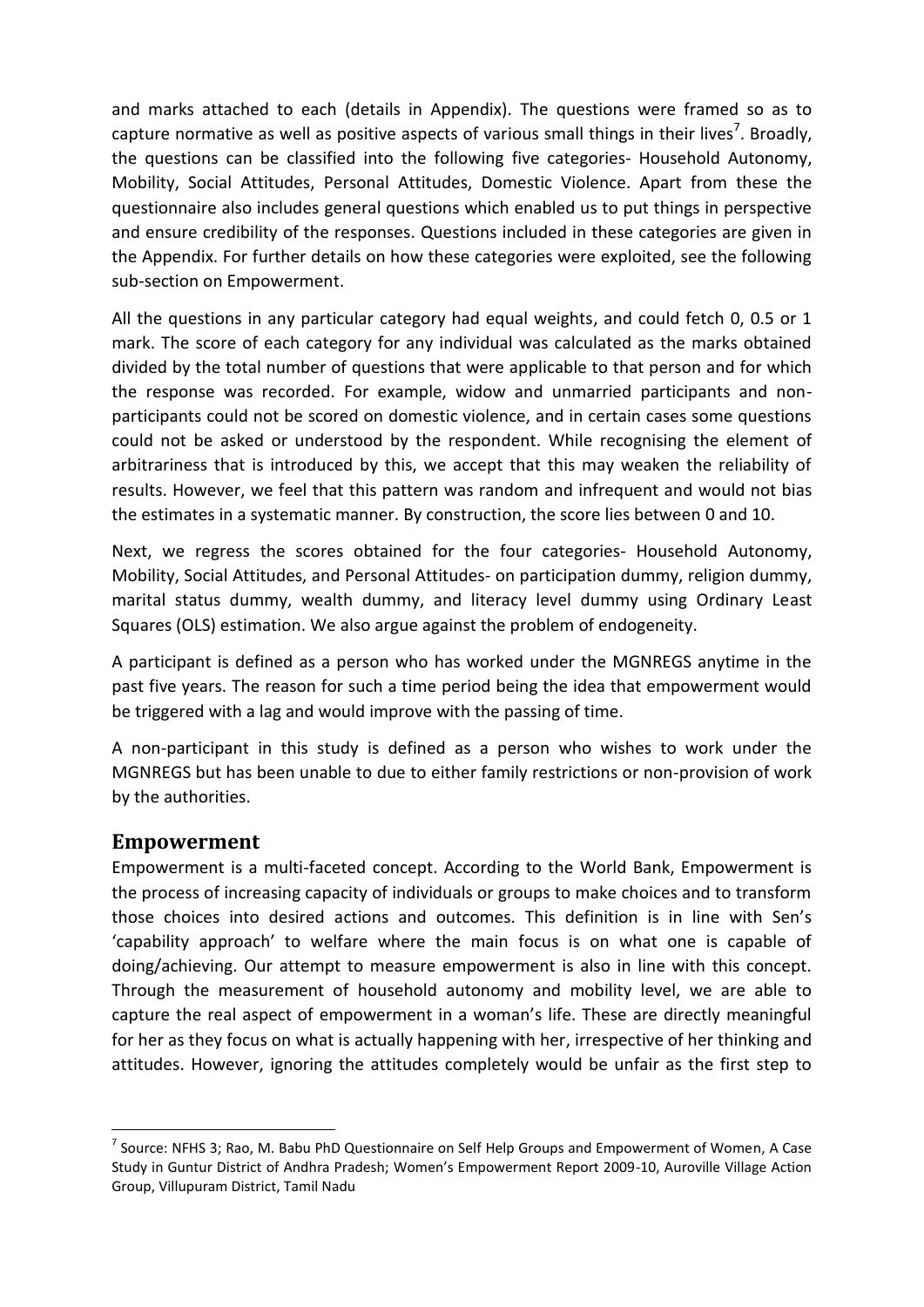empowerment is one's thoughts because consciously or sub-consciously, one only does what one believes in his mind is to be done.

The Household Autonomy questions are based on the position of the woman in the household and her decision making ability/powers within the household. The Mobility questions measures a woman's freedom to move about freely as per her choice, which is a fundamental right of every human. Social Attitudes measure a woman's attitude regarding social issues which may not directly relate to her life but which she as a part of the society may have encountered or may encounter in the future. These questions are important in that they reflect the choices of society and in a sense contribute to the society's empowerment. Personal Attitudes focus on the attitude of a woman in her personal life, including issues or dilemmas that she may be facing as a part of her daily routine. The attitudes are personal in the sense that they are bound to happen in her life if she is "normal" in the eyes of the society. Lastly, questions on domestic violence look at the empowerment in true sense of the word, especially so, because of the truthfulness and openness observed amongst the respondents regarding this. Where domestic violence becomes a part of daily routine, achieving absolute empowerment is still a distant dream.

|           | Household   | Mobility   | Social    | Personal   | Domestic |
|-----------|-------------|------------|-----------|------------|----------|
|           | Autonomy    |            | Attitude  | Attitude   | Violence |
| Household | 1.0000      |            |           |            |          |
| Autonomy  |             |            |           |            |          |
| Mobility  | 0.0878      | 1.0000     |           |            |          |
|           |             |            |           |            |          |
| Social    | $0.3974***$ | $0.1925**$ | 1.0000    |            |          |
| Attitude  |             |            |           |            |          |
| Personal  | $0.3842***$ | 0.0594     | $0.1673*$ | 1.0000     |          |
| Attitude  |             |            |           |            |          |
| Domestic  | $0.3056***$ | 0.1632     | 0.1041    | $0.2185**$ | 1.0000   |
| Violence  |             |            |           |            |          |

**Table 1** \* *p*<0.1; \*\* *p*<0.05; \*\*\* *p*<0.01

Whether these four aspects that we are measuring are related to each other or not can be checked by looking at the pairwise correlation between these. We see that all of them to some extent are positively correlated with each other. Significant pairwise correlation coefficients are observed for household autonomy and personal attitude. The extent of correlation is 0.38. Again, between household autonomy and social attitude we see a correlation of 0.40. Mobility and social attitude has a correlation coefficient of 0.19. There is a positive correlation between domestic violence and personal attitude and household autonomy, as one may expect.

#### <span id="page-6-0"></span>**Data**

The household survey was carried out mainly in the block Sidhauli of district Sitapur, Uttar Pradesh. This block is the closest to Lucknow, the capital of Uttar Pradesh. Sitapur has 19 blocks and 1329 gram panchayats. For some variation, the same survey was conducted in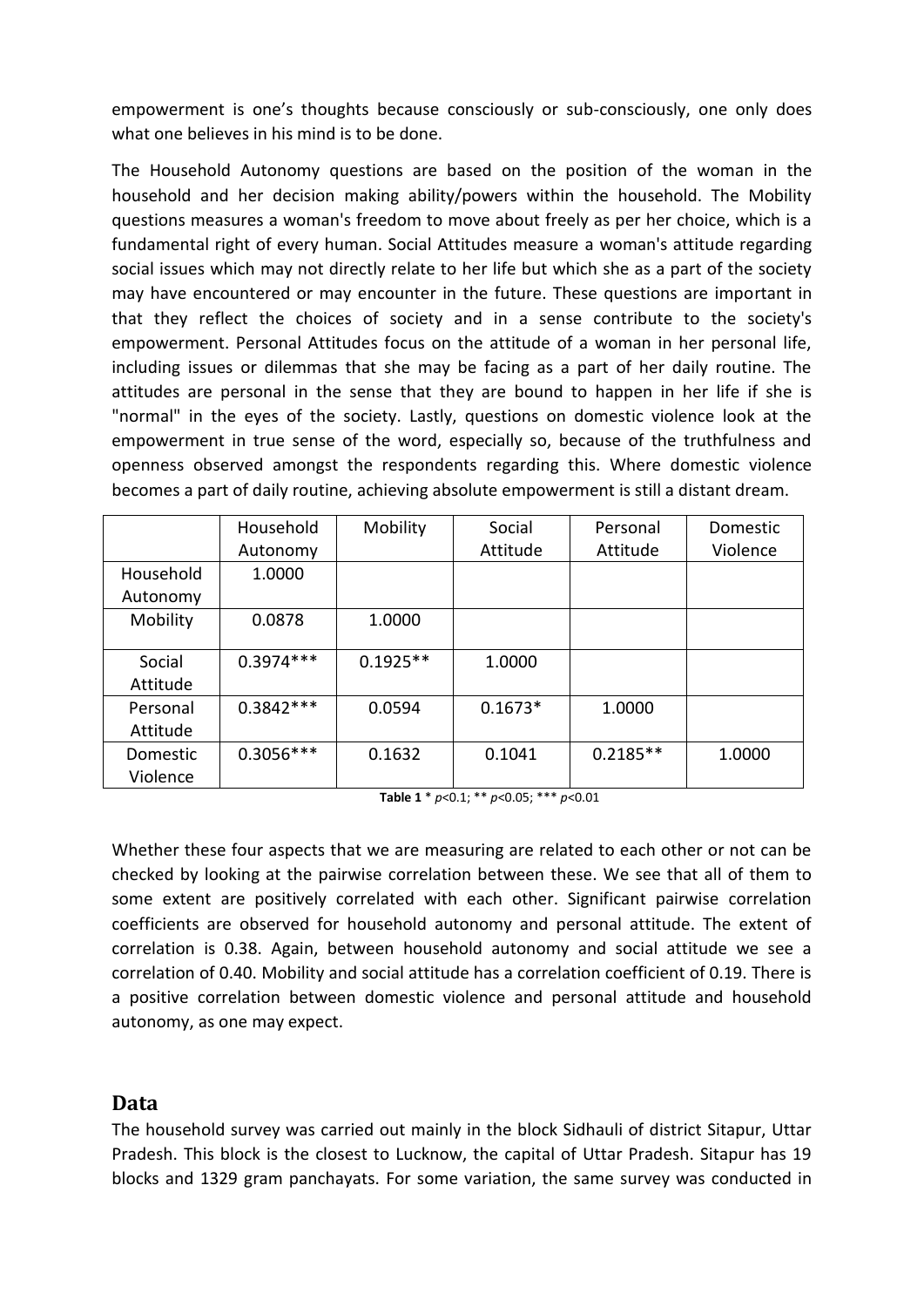another block namely, Mishrik, albeit at a much smaller scale. It was recognised during the survey that within a village there was little variation among the women. So, we aimed at maximising the number of villages surveyed. Around 16 villages surveyed across a span of 15 days had people who were willing to respond and fit our criterion.

The data has been collected for 78 participants out of which 13 are widows and 41 nonparticipants out of which 5 are widows. The data is summarised below in Table 1. A very important pattern that emerges from this summary is that out of all participants that we surveyed, none of them have higher than primary education while several non-participants are literates implying that mainly illiterates work under this scheme.

| <b>Type</b>                             | <b>Participants</b> | <b>Non-Participants</b> |  |
|-----------------------------------------|---------------------|-------------------------|--|
| <b>Hindus</b>                           | 70                  | 39                      |  |
| <b>Muslims</b>                          | 8                   | $\overline{2}$          |  |
| <b>Widows</b>                           | 13                  | 5                       |  |
| <b>Literates (Primary)</b>              | 12                  | $\overline{\mathbf{z}}$ |  |
| Literates (High school and above)       | $\mathbf 0$         | $\overline{7}$          |  |
| Land Size (0-5 Bigah)                   | 93                  | 26                      |  |
| Land Size (greater or equal to 5 Bigah) | $\overline{7}$      | 12                      |  |
| <b>Total Number</b>                     | 78                  | 41                      |  |

#### **Table 2**

It is to be noted that the low participation rate in the state was quite apparent as we could find only 6-7 women participants on an average in one village; and in the villages where we did find better participation, it was extremely difficult to find non-participants. This may be attributed to the fact that our chosen block was very close to the city. But, we believe this argument to be weak on the basis of our experience of finding women refusing to work and earn money despite living in conditions of dire poverty.

#### <span id="page-7-0"></span>**Experience from the Field**

During the survey, we observed that villages which had worked under MGNREGS were on the whole more empowered than villages which had not, suggesting spill over effects of the scheme. In particular, we found that in a village called Dharava where many people had heard about the scheme and participated, women were much more empowered as compared to women of a neighbouring village called Kakhara where there was absolutely no awareness about works done under MGNREGS. Many people lived in pucca houses here and all the women rushed inside when they saw us approaching them. When we tried to make a general conversation with the women, they simply refused to talk. We found only one non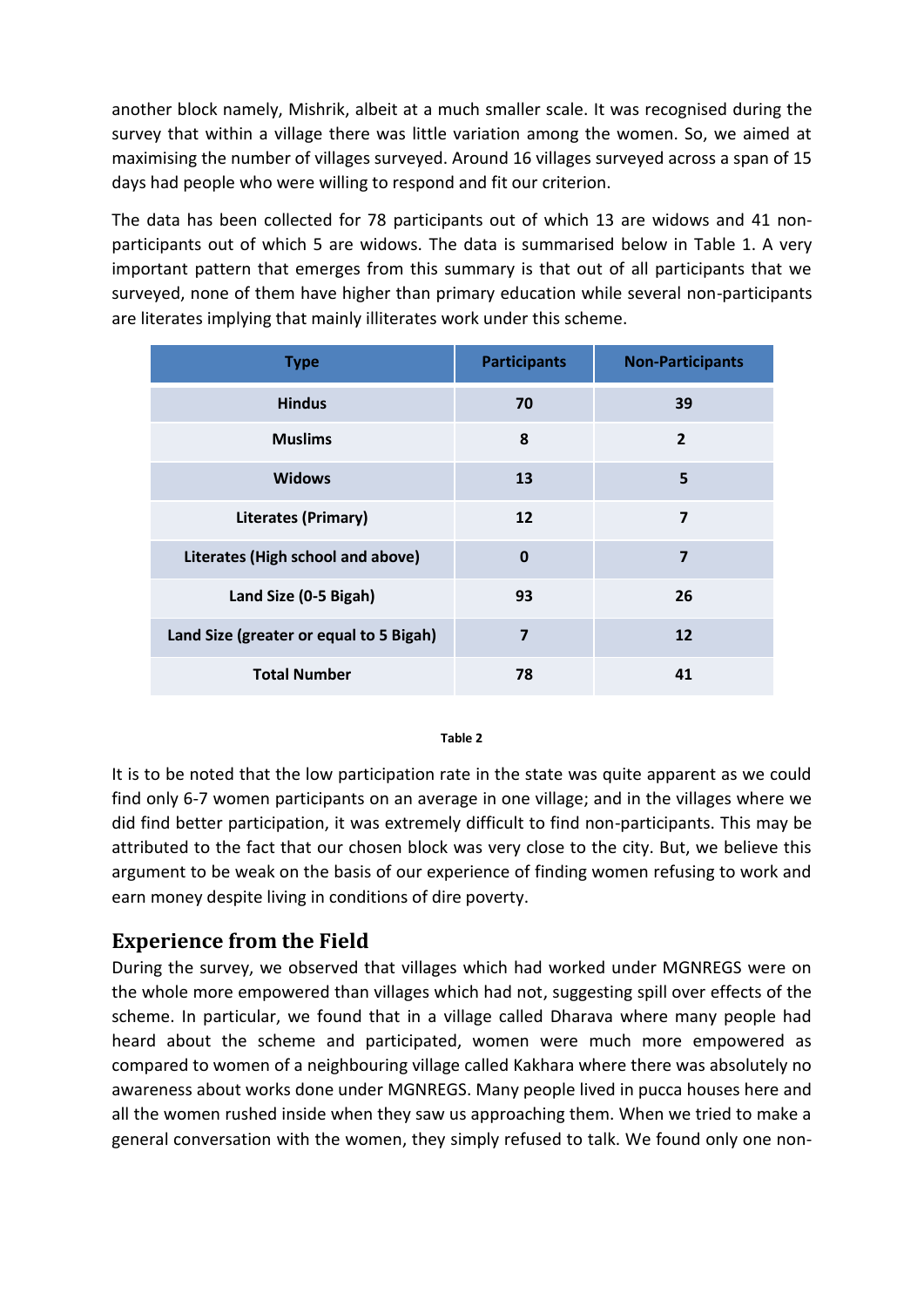participant here and even though she was reluctant to talk to us at first, she agreed when her husband encouraged her to do so.

During the survey, we felt that positive responses were equally probable for a nonparticipant as for a participant as there was no uniform notable difference. We found that working under the scheme has affected beliefs and thinking vastly of only a few people, generally but not exclusively those who have been a part of it for long enough; and even some of those who have been a part of it since the beginning have not been affected much or, they have been but fail to recognise it. We gauge this by asking the respondents whether they feel any change after having been a part of the scheme. If true, a reason for this could be that the kind of beliefs that our study analyses are ingrained in a woman's mind since childhood and thinking that an unstable scheme such as MGNREGS can affect those thoughts is extremely ambitious. One would expect to see such a change only in places where the scheme has been persistent for some time. However, we have some reason to believe that the scheme is affecting the people in ways that they do not even realise. The change starts with more money coming into the house which can lead to two things. One, except in certain cases, working women command more respect. Two, women working under MGNREGS are financially stronger than non-participants. This can be seen from the fact that all the participants that we surveyed managed their own money earned from working under MGNREGS and when not working under MGNREGS, all but one participant got sufficient money from the household money for personal expenses. Of the nonparticipants, all but 6 could get money for personal expenditure from whoever managed the family resources (Figure 1). We believe that as one becomes financially stronger, they become more capable of introspecting and changing their belief system. So, ruling out positive effects of the scheme in our opinion would be a grave mistake. This tells us that there may be a cyclical relationship between empowerment and participation under MGNREGS; one feeds into the other. We will discuss this further in the following section as we rule out the potential endogeneity problem.



**Access to Money**

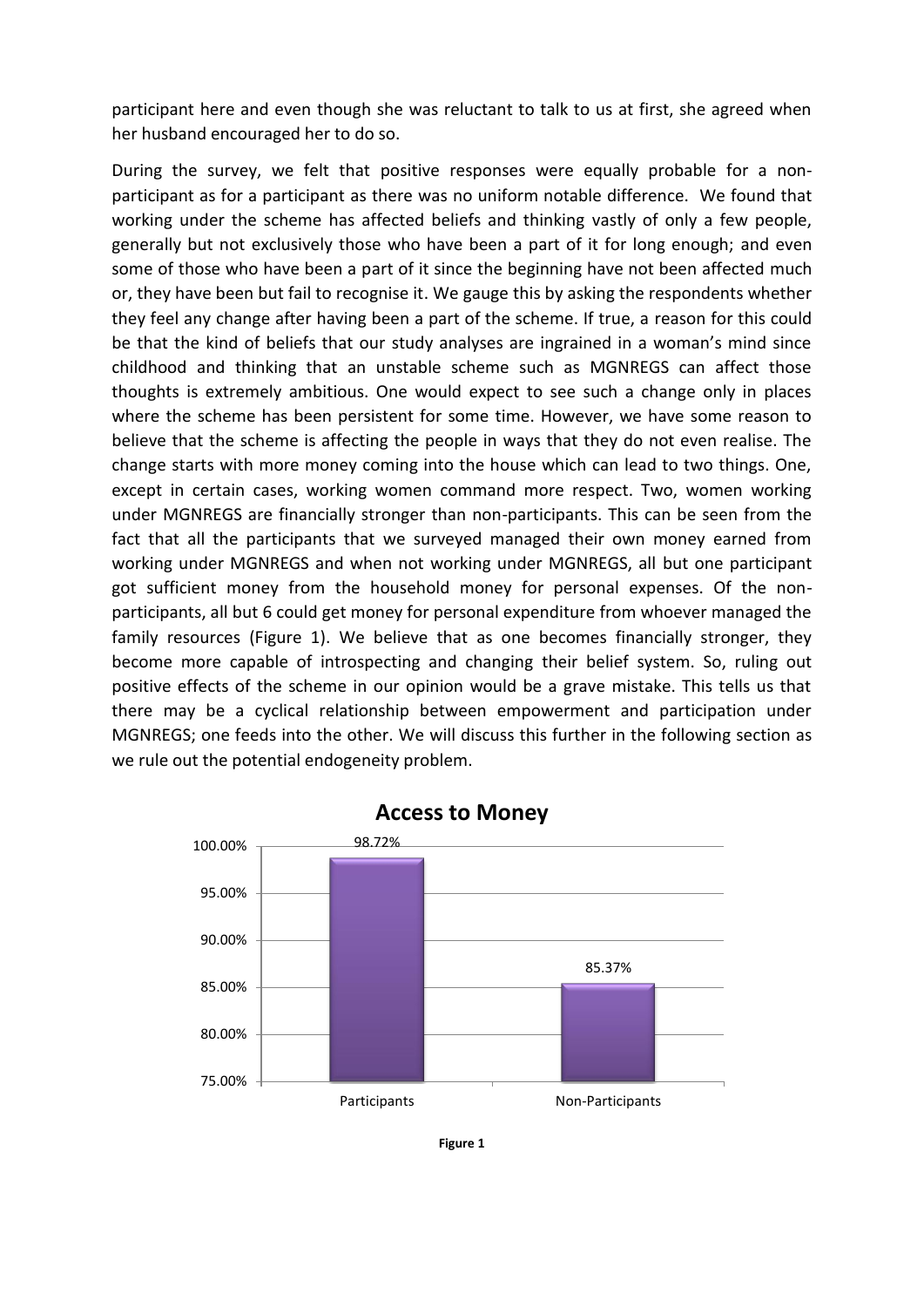The MGNREGS is a demand driven scheme, albeit on paper. A stark reality is that in the villages that we studied, it is majorly a Pradhan driven scheme. Here, supply creates its own demand. The Rozgar Divas which is meant for noting down the demand for work and making job cards is just a virtual phenomenon. The Pradhan decides who gets work and when they get work. In some instances nobody gets any work but there is still marking of the attendance and outflow of money from government's side into these corrupt people's bank accounts. The villagers act as partners in crime as we found many instances of fake muster roll entries and people of certain castes getting all the work (vote banks).

The benefits of the scheme maybe restricted to a small group of people in a village with active MGNREGS participation but these small positive effects at the micro level join in to show positive effects at the macro level. That situation, however, is still a distant dream, given the low rates of participation and awareness.

There were a range of questions that we asked in order to understand various aspects of the life of rural women and whether our units of measurement were relevant for them or not. We got very mixed responses. While some of the women were so full of self-respect that in addition to answering many questions in the positive, they protected us from the naysayers who at times became quite disrespectful and addicts who were on the verge of being aggressive, there were others who were so dejected from their lives that they wanted to leave everything and come with us to the city where they can live respectfully.

Among the women of Sidhauli (as our survey was focussed to this block), there are a lot of contrasting notions about participation under MGNREGS. While some women are proud of the fact that they work and earn for their family, others find it disrespectful that women and men of different castes work together. Lifting mud and bricks is demeaning for most of them, so much so that they are willing to spend their lives in excruciating poverty than to step outside the home to work. This false sense of respect is greater in people of higher castes and those who are relatively richer than some of our poorest respondents. Only 28 out of a total 78 participants felt that women's true place is not only in the home as against 18 out of 41 non-participants (Figure 2). This maybe because non-participants are comprised of more number of literates than the participants and having liberal thoughts is a direct consequence of education.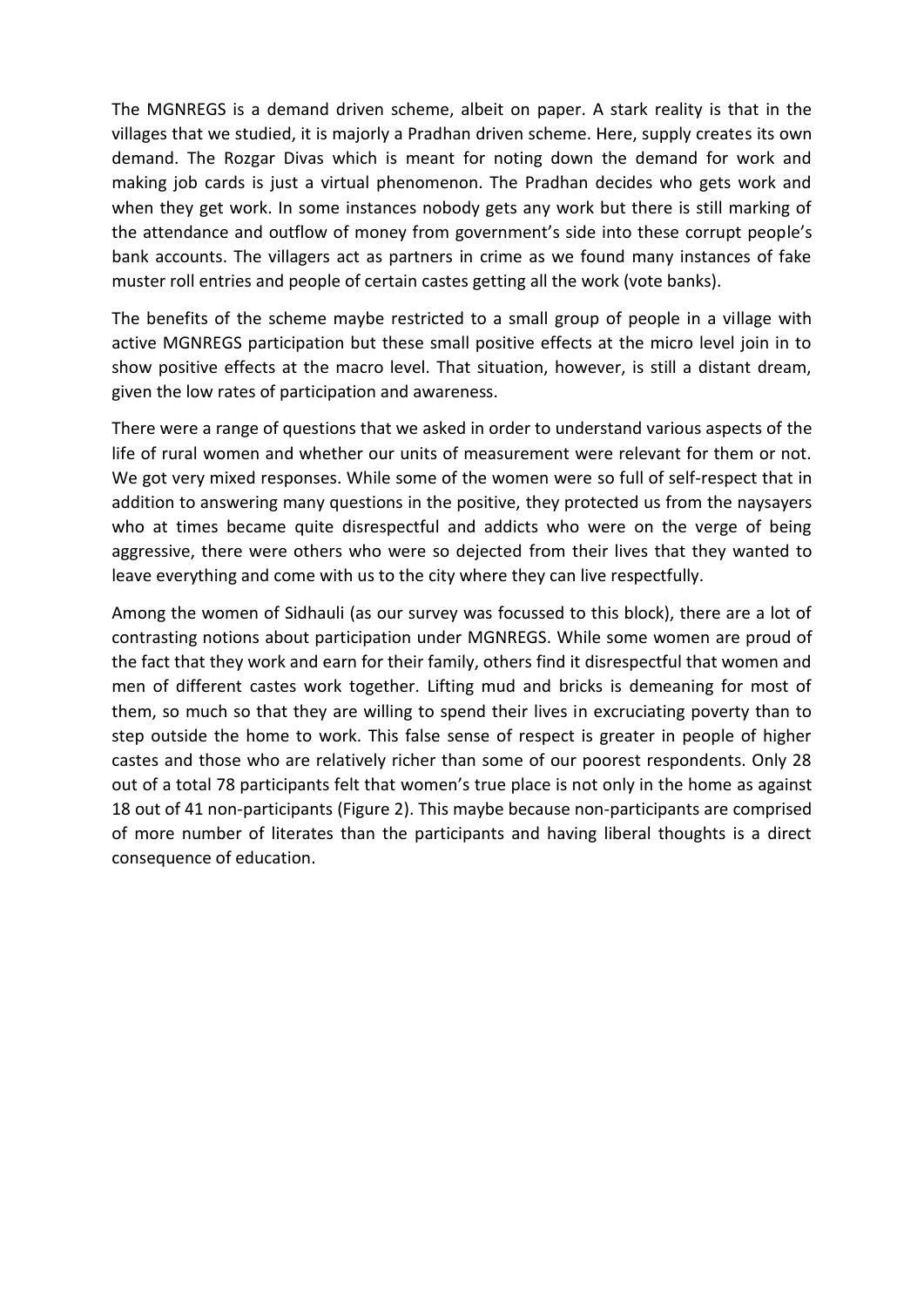

#### **Proportion who believe that a woman's true place is not only in the home**



However, once a women started working we found most of them to be satisfied with the functioning of the scheme and the reasons why people stopped working included illness causing inability to work, pending wages, apathetic attitude of the Gram Pradhan leading to less or no availability of work for them, absence of crèche facility, etc. Many women felt that working under MGNREGS gives them a chance to meet other people and gain knowledge about things that they wouldn't know of sitting at their homes.

Further, there is a lot of gender and caste bias when it comes to people selection by the Pradhan to work under MGNREGS. For example, the Pradhan of Jansapur was accused of having taken away the job cards of some of the families and not giving them work; the Pradhan of Dharava is biased against women and does not provide them with any work. In many villages people complained about the Pradhan favouring those who voted for him and completely ignoring the others. In one instance, we heard of a Pradhan interacting with villagers from a distance for the fear of being "polluted". In general, it was the case that a Pradhan of Yadav caste was favouring Yadavs and Muslims as they are the vote banks of state's ruling polity.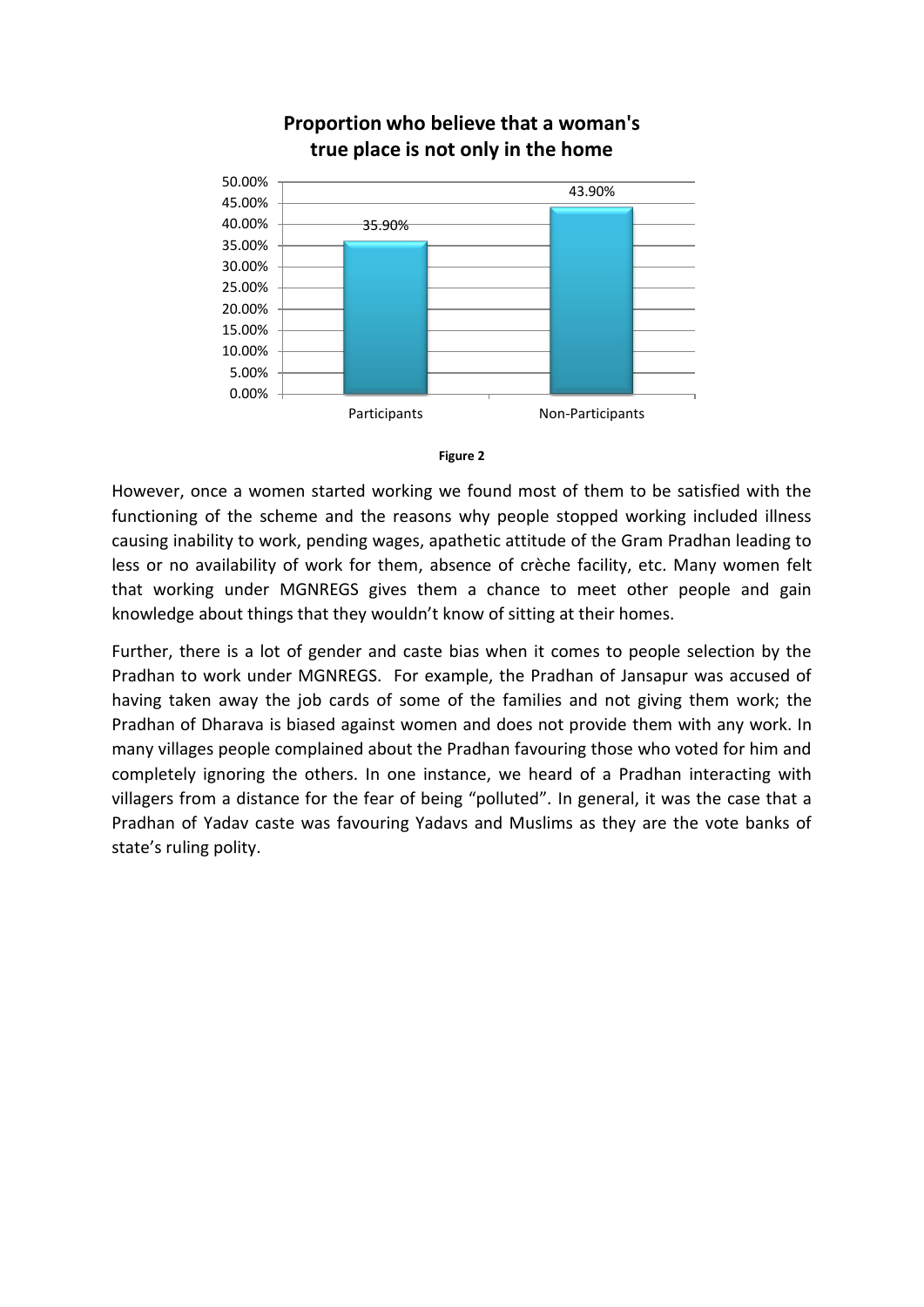### **Domestic Violence**





Next, we found that in every village that we visited, domestic violence was a routine business. Figure 3 summarises the proportion of women that faced domestic violence. This is not to say, however, that every woman that we surveyed was hit. Barring a few, almost all women surveyed viewed men as next to god and thought it to be their right to suppress women and hit them as they like. They felt their duty to give in to the whims and fancies of the menfolk of the house, even if unjustified. Only 19 participants and 9 non-participants felt that it was justified for a woman to leave her husband (Figure 4) if subjected to extreme torture by him. Most of the women believed it to be their duty to serve their husbands and children food and then eat the leftovers and in case of shortage, even going hungry. Only 15 out of the 40 non-participants and 23 out of 74 participants who were asked this question believed that it was not their duty to eat after their family had been fed (Figure 5).



#### **Proportion who believe it is okay to leave husband if regularly abused**

**Figure 4**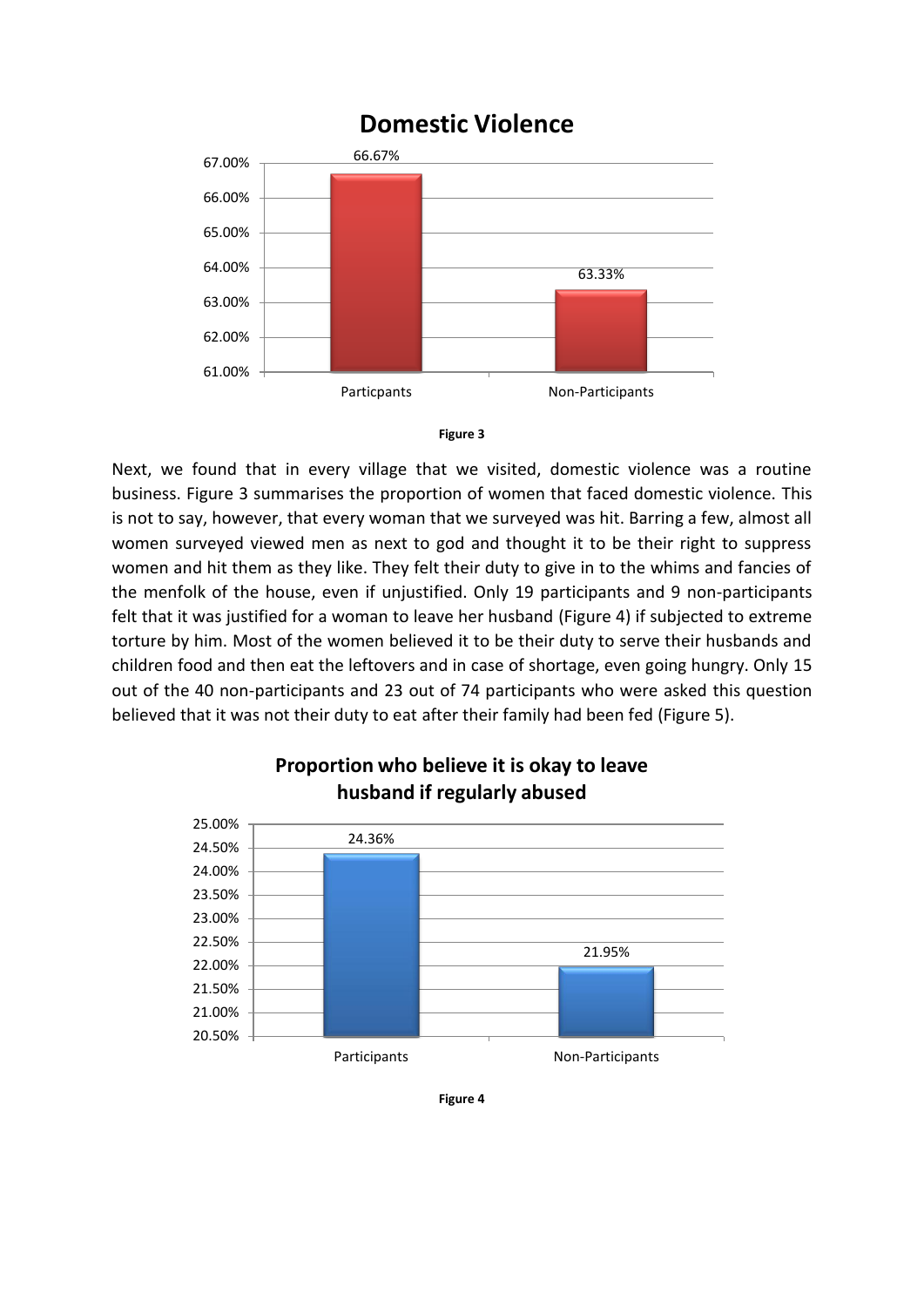

#### **Proportion who believe it was not their duty to eat after their family had been fed**



A general picture of the state of women was apparent from their demeanour as they sat on the floor in front of the menfolk and looked away from their father-in-law and brothers-inlaw. We did not find any case of oppression of mothers-in-law as is generally expected and in some cases the mother-in-law even sat on the floor while the respondent sat on the charpoy with us. She did not mind being shunned by anybody.

One important question that we asked during the survey was "Does a woman have the right to demand equal share of inheritance?". There are deep and conflicting ideas behind the answer to this for various reasons. One, the people that we surveyed were mostly very poor with little landholding and wealth. Two, the traditional dowry system is still quite believed and the extortion system of today is still a new concept (was not prevalent at the time most of our respondents got married as almost all of them got only utensils in dowry rather than expensive items). So, when they said that a woman must not have a share in inheritance after marriage, it almost seemed justified to us. They reasoned that if apart from the dowry the girl is also given a share in landholding (prime inheritance) then, it would be more difficult for the males at home to source their livelihood since most people are extremely poor. However, there was a positive aspect in some responses in that they believed that as long as a woman is unmarried or divorced, she has equal share in the household wealth. Unfortunately, this was not an extremely prevalent belief and in many cases people still believed in girls being *paraya dhan*.

When we asked our respondents whether in their view working women had more of a voice in the village the answers that we got are summarised in Figure 6. This point to another problem prevalent in the villages, that is, only the influential and the wealthy have a say in decision making and this is not limited to women only.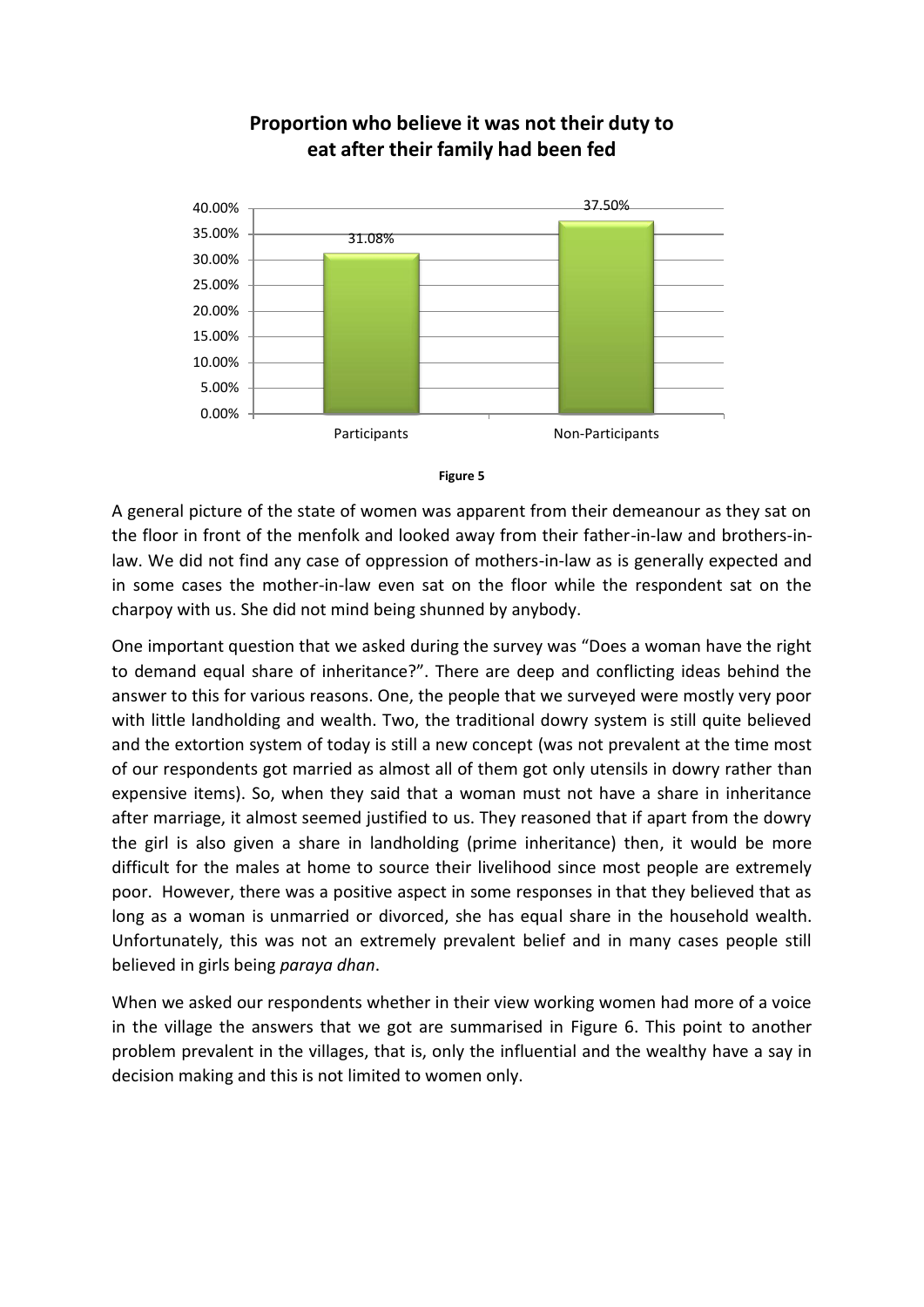



An important part of our field experience was our discussions with the Chief Development Officer (CDO) of Sitapur, Mr. Bal Krishna, the Block Development Officer (BDO) of Sidhauli, Mr K.K. Singh and the head of the NGO Sangatin Kisan Mazdoor Sangathan (SKMS) (Sangatin meaning companion), Ms. Richa Singh. She has worked for the welfare of poor in Sitapur for more than fifteen years. One of the recent initiatives of the NGO included organisation of '*kaam mango abhiyan'* under the aegis of which job cards were made for all those who desired, awareness about the scheme was spread and people were encouraged to be a part of the scheme.

Mr. Tripathi told us about the main focus of the scheme which is to provide employment to the rural poor and the limited potential in the scheme for asset building. Work is given to individuals, which ultimately fails to actually build assets. For example, a canal dug out this winter would ultimately be destroyed next monsoon but still it is sanctioned to be built to provide employment. The works sanctioned under this scheme are required to have a 60:40 labour to material ratio as the focus is the provision of employment in line with Keynes's 'make work' theory $8$ . The current government wishes to focus more on asset creation as is economically more viable and for that it is expected that this ratio would be altered in favour of more material than labour.

According to him, the entire scheme is demand driven in the sense that each gram panchayat has the responsibility of creating a monthly budget. This includes the number of people who are seeking job and the kind of infrastructure the village needs, such as wells, *kachha* roads, etc. This is forwarded to the block and after accumulating all village budgets, it is sent to the district level office. Accordingly, funds are dispersed. Further, all transactions happen electronically, so is no scope of funds going missing in transition. Due to the electronic nature of the monetary transfer, payments are at most delayed by 15 days.

-

<sup>&</sup>lt;sup>8</sup> "The government should pay people to dig holes in the ground and then fill them up."- J.M. Keynes, The General Theory of Employment, Interest and Money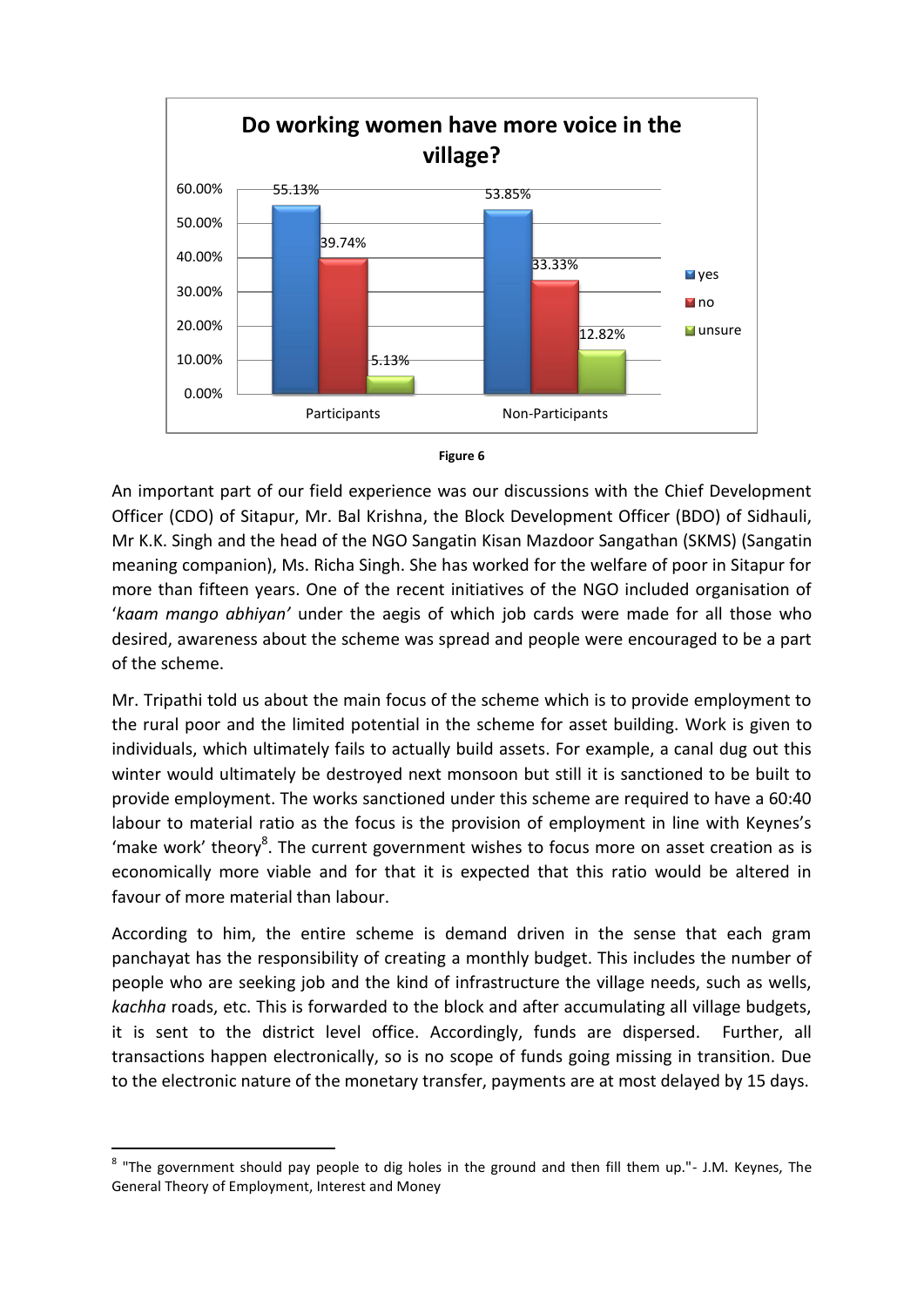According to Mr K.K. Singh, women are in a way paid more than men because of the manner in which work is divided. For instance, women have to dig 56 cubic feet of well in order to get paid as against 70 cubic feet required to be dug by men. The crèche facility is ineffective because according to him the culture of the villages does not permit women to take their children to the worksites and hence, is not provided for. He also told us about a MGNREGS helpline number where complaints can be lodged relating to various matters such as nonpayment of wages, non-availability of work, etc. He also told us about a forum where one could complaint about the Gram Pradhan, the Tehsil Divas. However, when we asked our respondents about these forums we found that very few people knew about them and some of them who had tried registering a complaint at the Tehsil Divas told us about the corruption at the lowest level clerks which prevented contact between them and the officers.

Ms. Richa Singh, on the other hand, had a different story to tell. She could not recall any instance of a woman getting a job without having to fight for it. She strongly condemns the system of payment because people do not get paid despite the electronic system of Funds Transfer Order (FTO). There is no follow-up with payment or job availability. She questions the process of payment as every individual has their name and job card details enlisted, yet some get paid and some do not. Account numbers in some cases are erroneous. Some of these errors are truly a mistake but others according to her are done purposefully. "The biggest problem is corruption!" she says. Many a times internet information does not tally with the actual data because of lack of technical skills of the government officials and corruption, which is true as we ourselves found out. She also narrated incidents where muster roll of many people were clubbed to show completion of more than 100 days of work.

In the context of low women participation in Sidhauli, she told us that participation, especially by the women folk depends a lot on the presence of canals nearby, as desilting of canals is not very physically demanding. Also, Sidhauli is very close to Lucknow. So, people could easily afford to travel to the city in order to get better paid jobs than stay and do NREGA work. However, we did not find many instances of people travelling to the city for work during the course of our study. She also mentions transportation as another issue. Women are given a 10percent allowance if the work is not provided within 5 kilometres of the village. However, this 10 percent is constant and the same amount is paid whether a woman has to travel 6 kilometres or 36 kilometres. These in addition to culture and traditions of a region are some of the factors which dissuade women to work under this scheme. For instance, in western Uttar Pradesh, women participation is even lower because of the history of that region.

#### <span id="page-14-0"></span>**Regression Analysis**

In order to identify the effects of women participation on household autonomy, mobility, social and personal attitude, we study the following model. We regress each of the aforementioned indices on MGNREGS participation dummy, land dummy (as a proxy of wealth), religion dummy, literacy dummy, and marital status dummy. This analysis is represented in the following table.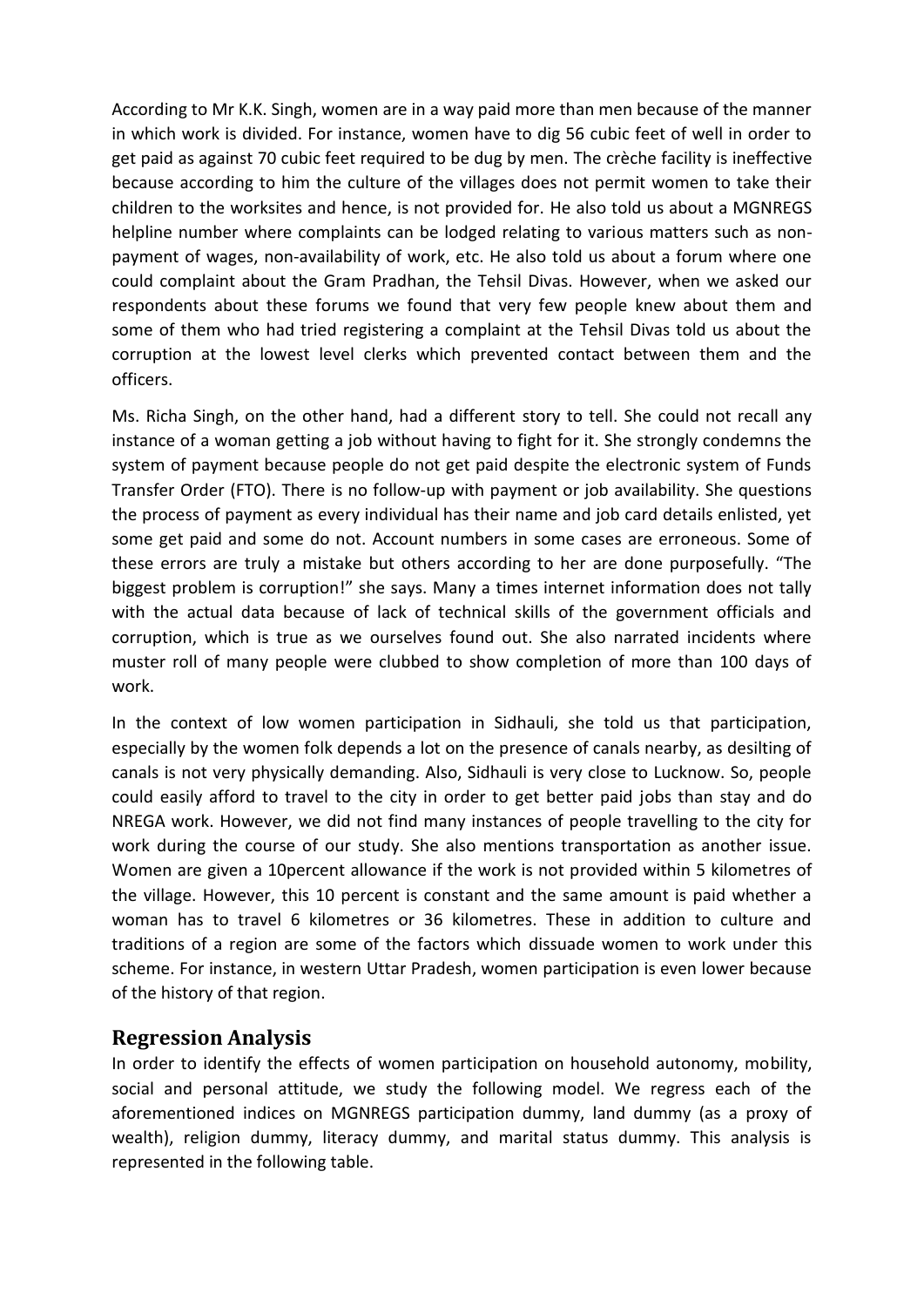| Dependent Variable  | Household<br>Autonomy | Mobility     | Social<br><b>Attitudes</b> | Personal<br>Attitudes |
|---------------------|-----------------------|--------------|----------------------------|-----------------------|
| participant         | 1.28                  | $-0.53$      | 0.63                       | 0.74                  |
|                     | $[0.50]$ **           | [0.66]       | [0.41]                     | $[0.37]$ **           |
| religion            | 0.93                  | $-1.30$      | 0.41                       | 0.82                  |
|                     | [0.80]                | [1.06]       | [0.65]                     | [0.58]                |
| marital             | $-0.70$               | 3.93         | 0.81                       | $-0.09$               |
|                     | [0.61]                | $[0.81]$ *** | $[0.50]$                   | [0.45]                |
| land                | 0.27                  | 0.24         | $-0.06$                    | 0.68                  |
|                     | [0.62]                | [0.82]       | [0.50]                     | [0.45]                |
| 0b.literacy         | 0.00                  | 0.00         | 0.00                       | 0.00                  |
|                     | [0.00]                | [0.00]       | [0.00]                     | [0.00]                |
| 1.literacy          | 1.10                  | $-1.97$      | 0.16                       | 0.14                  |
|                     | $[0.59]*$             | $[0.79]$ **  | $[0.49]$                   | [0.44]                |
| 2.literacy          | 1.44                  | 0.85         | 2.36                       | 1.68                  |
|                     | [0.99]                | [1.31]       | $[0.81]$ ***               | $[0.73]$ **           |
| cons                | 5.37                  | 3.72         | 5.10                       | 5.75                  |
|                     | $[0.48]$ ***          | $[0.63]$ *** | $[0.39]$ ***               | $[0.35]$ ***          |
| <b>F</b> statistic  | 2.12                  | 5.77         | 1.84                       | 1.70                  |
| Adjusted R-squared  | 0.05                  | 0.20         | 0.04                       | 0.03                  |
| No. of Observations | 119                   | 119          | 119                        | 119                   |

**Table 3**

\* *p*<0.1; \*\* *p*<0.05; \*\*\* *p*<0.01

- 1. Participant = 0 if not participated in MGNREGS = 1 if participated in MGNREGS
- 2. Literacy = 0 if illiterate
	- = 1 if up till and including primary
	- = 2 if high school and above
- 3. Marital Status = 0 if married
	- = 1 if widowed
- 4. Religion = 0 if Hindu
- = 1 if Muslim
- 5. Land =  $0$  if 0-5 Bigah
	- = 1 if 5 Bigah and above
- 6. Occupation = 0 if housewife (including household animals' feeding) = 1 if works outside the home

Note that, the coefficient of Participant and Literacy is positive and significant in case of household autonomy. This says that a Participant has on an average more household autonomy than a non-participant, ceteris paribus. Specifically, a participant's household autonomy index is 1.28 units higher than that of a non-participant. Also, a primary educated woman, keeping participation and all other things constant, has on an average more household autonomy than an illiterate woman and has an index which is 1.10 units higher than that of a non-participant and is significant at the 10 percent level.

Moving onto mobility, we see that marital status and literacy dummies yield a significant result. A married woman scores more on the mobility index than an unmarried woman. In fact she scores 3.93 units more than an unmarried woman. The literacy dummy yields a negative impact of literacy on mobility. An illiterate woman scores more on this index by 1.97 units. This anomaly can be explained if we consider that only rich households send their daughters to school and restrictions on richer and comparatively well-off households are more than relatively poorer households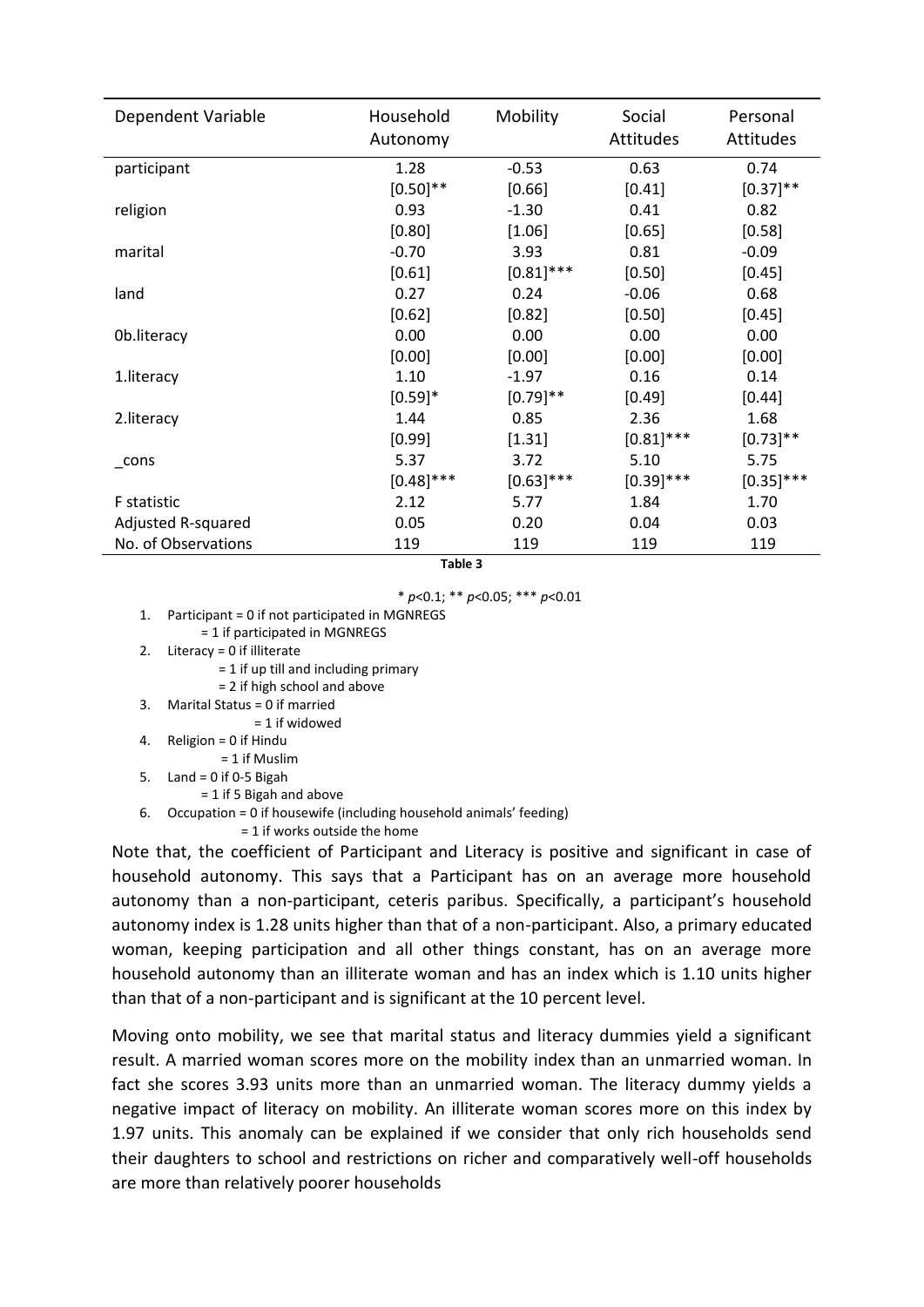Considering social attitude, we see that literacy dummy is the only variable that significantly affects social attitude. The direction of the impact is also positive, as it is expected to be. With more education, a woman would have positive social attitudes than otherwise. Literate women score higher than illiterate women by 2.36 units.

Lastly, we look into personal attitudes. Here, we see that the participation dummy significantly affects the index. Participants score 0.74 units more than non-participants when it comes to personal attitude. And, literate women score 1.68 units more than illiterate women. However, this is an extremely imprecise specification as the overall Fstatistic is not significant. Also, as seen from the value of adjusted R-squared this model is not a good fit.

Most importantly, we note that the adjusted R-squared value is extremely low for each of the regressions (except maybe the second) and that there may be grave problems in the analysis. So, any interpretations based on these must be viewed with scepticism.

One potential problem with our analysis is the problem of endogeneity as the relationship between any of these indices and MGNREGS participation may not be one way. However, we argue on the basis of our field experience that the prime reason to work was money and this was uniform across all the participants. Working for the sake of self-respect and independence does not seem to be an aspect of the rural class. Out of all the participants that we interviewed, all but one said that money was their prime objective behind working. Thus, we believe that it is not the case that empowerment of a woman is leading her to work outside the home.

#### <span id="page-16-0"></span>**Summary**

We conclude that MGNREGS has led to women empowerment but in less obvious ways. The positive effects are not uniform across the participants and our regression results indicate that participation positively affects only the household autonomy of a woman. Also, it is to be recognised that there are important spill-over effects in terms of awareness and empowerment from participants to the non-participants in any particular village. This means that if the participation in the state were not so poor, the women would definitely be in much better conditions. It is imperative to note that this empowerment cannot be attributed solely to MGNREGS. A number of factors including culture and traditions play an important role. For example, nuclear families are the trend of villages and that also contributes to a woman's empowerment in a number of ways.

Next, we note that MGNREGS far from being a demand driven scheme is actually a Pradhan driven scheme in Sitapur. This has grave consequences for the participants and the potential participants. This is one of the major determinants of the pattern of participation under MGNREGS. Those women who form an important part of the vote bank of Pradhan or the political party to which he is affiliated, are the ones who have an option of working and generally, we observed only them to be working. Apart from this, caste is an important factor as all our respondents but one comprised only of SC, ST, and OBCs and we found adequately that it was a strict no for Brahmin women to work outside of home no matter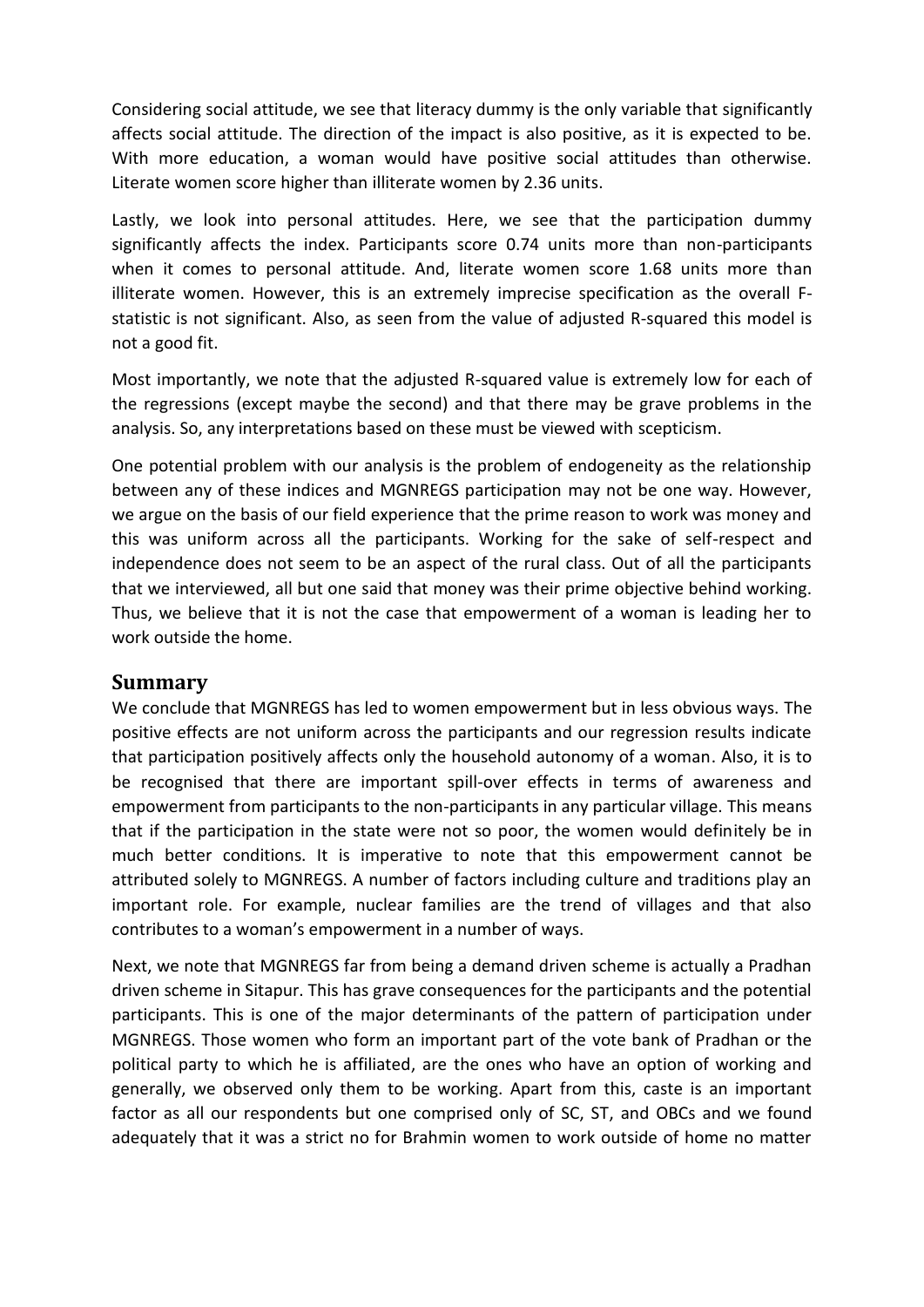how poor they are. Also, we found that some of the villages were completely ignored for work under MGNREGS for unknown reasons.

The need of the hour, thus, is a restructuring of the organisation of the scheme which lowers the autonomy of the officials and rules out the possibility of any direct interpersonal relationships between the officials and the applicants of the scheme. There should be a renewed focus on the types of works undertaken and a strict monitoring system should be put in place which also takes care of the provision of facilities that are to be provided under the Act.

Lastly, we recognise that empowerment is a lifelong concept and spending a few hours with rural women cannot give us an adequate idea about their lives and their concept of empowerment. But, we feel that the purpose of study which was to check whether MGNREGS is or can be a potential determinant of empowerment has been fulfilled. These findings make policy building even more relevant for the entire country. This is because if the state with lowest participation rate could exhibit positive effects of the scheme then the states which are better off in terms of participation will definitely be observing them too.

#### <span id="page-17-0"></span>**References**

http://nrega.nic.in/

http://mospi.nic.in

http://www.rchiips.org/nfhs/nfhs3.shtml

Kamla Gupta and P. Princy Yesudian. Evidence of women's empowerment in India: a study of socio-spatial disparities. GeoJournal(2006)

MGNREGA Sameeksha (2012), Ministry of Rural Development, Government of India Rao, M. Babu PhD Questionnaire on Self Help Groups and Empowerment of Women, A Case Study in Guntur District of Andhra Pradesh; Women's Empowerment Report 2009-10, Auroville Village Action Group, Villupuram District, Tamil Nadu

#### **Appendix**

#### <span id="page-17-2"></span><span id="page-17-1"></span>**Notable Case Studies**

Kaushalya, an upper caste Hindu non participant from the village of Naoakhera, Sidhauli, Sitapur had approached the Gram Pradhan to ask for work under the MGNREGS but requested him to provide her with less physically demanding work as compared to lifting mud or bricks, since she had undergone three major operations in the recent past. Despite being relatively well educated (intermediate), she did not mind getting involved in the unskilled activities provided under the scheme since she was in the need of money and also had the desire to move out of the four walls of home to gain awareness and to socialise. However, the Pradhan refused to accede to her request, saying he wouldn't want to get involved in any kind of unequal treatment. Disappointed, she had to look for work elsewhere and was soon afterwards hired as an Accredited Social Health Activist (ASHA) Bahu and now works for the Health Ministry. Her work includes spreading awareness, taking women for operations(s) and children for vaccinations, thus, contributing to the improvements in health and awareness of women and children both. The smile on her face and the glitter in her eyes showed how passionate she was about her work. As a result of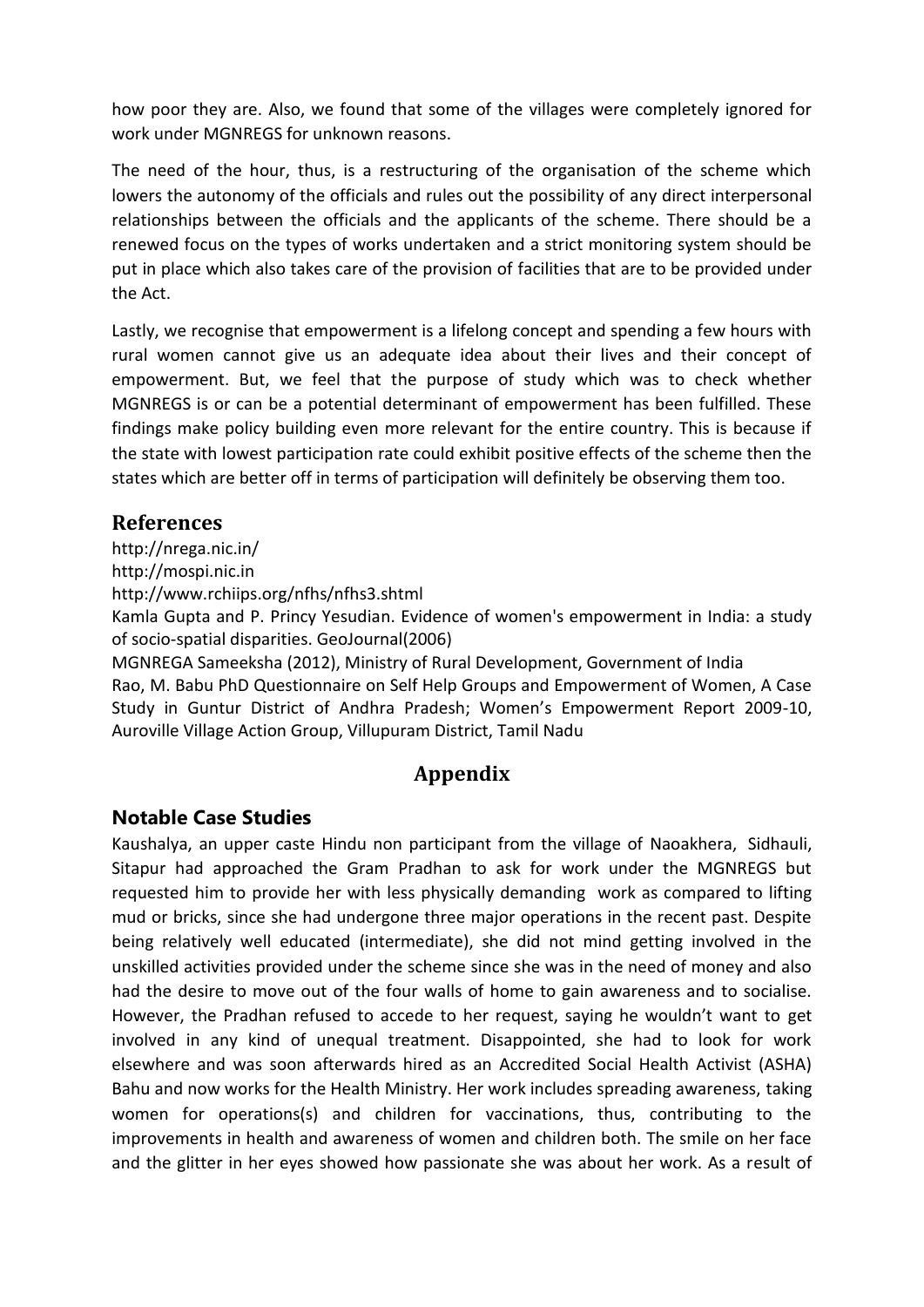her choice to not only be a housewife and move out to work, she told us that there was a tremendous increase in her level of general awareness. She felt so happy to be able to recognise all the routes around her village and also to be contributing equally to the family income. The whole family, including her, is happier now, she claims.

Having acquired a great deal of confidence along with realisation of self-worth, she now holds meetings involving only women, in various villages every month to discuss with them their problems including domestic violence, other domestic issues, awareness issues, current affairs and other initiatives that might help them in their empowerment. She told us a great deal about how working outside (unlike many women) among other men and women earned her great respect and most importantly, self-satisfaction. She now feels empowered enough to motivate other women to work as well. The questions that we asked her in order to judge the level of her empowerment confirmed the same. Her answers, unlike most women revealed her positively changed thinking and the revealed to us the extent to which working outside can affect a rural woman's life. All (except one) questions that we asked her fetched the ideal answer, hence, getting her the highest scores (among all the women surveyed). She also told us that she is still interested in working under MGNREGS, provided that the nature of work is more balanced, which she says is the major reason for non-participation of many women among other reasons like the irregularity of work for women, delay in payment and favouritism on the part of the authorities including the Pradhan.

Naoakhera was one of the best villages that we came across in our entire experience. People, here were extremely polite and forthcoming. Majority of people here were Muslims and had to leave in the middle of the interview to end their fast as we went during Ramadan. But, we were touched by their kindness when they immediately came back to finish the interviews. They chose to talk to us even though they had been fasting the entire day. Irrespective of their empowerment quotient, this speaks volumes about their nature and attitude.

We also surveyed a Mate who is appointed by the Pradhan and is responsible to inform and bring women to work site while the work is in progress. The presence of those women on the field guarantees her per day attendance and consequently, wage payment.

Sudevi, a Hindu Rawat is a mate of village Devipur under the Revankala Panchayat in the Sidhauli block of Sitapur. After making us sit in chairs (unlike the usual charpoy) and while offering us snacks and cold water she recalls how glad she is to have made the decision to work under the scheme. When in need of money, she started like every other woman, by the difficult task of convincing the male folk to allow her to go out to work. It is still embedded in their social system that a 'good' woman is one who listens to her husband and doesn't go out to work. After crossing that hurdle she went out to work whenever it came up and in the process got to learn a lot more than she would otherwise have had the opportunity to. She showed her job card to us and was proud about the fact that she was among the few women who began working since the first phase of NREGA, that is, seven years ago. She believes that in addition to supplementing income of the house, she has acquired a lot of knowledge. Even the elders in her family who were initially apprehensive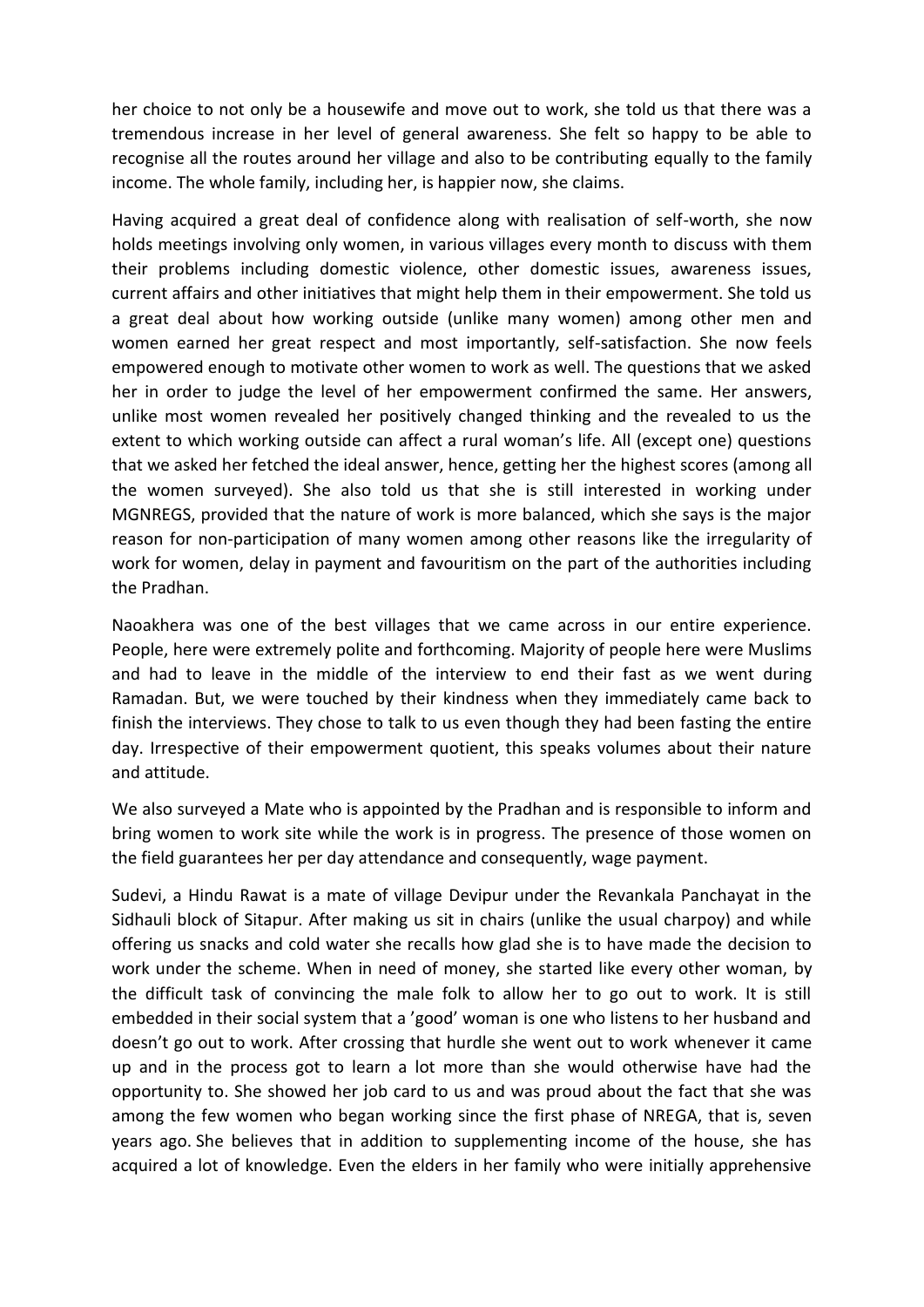about the idea of her stepping outside the safe walls and going to work, are now happy. She cheerfully tells us about how her sincerity and dedication won the trust of the Pradhan, who in turn has recently appointed her as the Mate and entrusted her with a responsibility to inform and bring along several women to work at the work site. She herself invited her father-in-law to sit along as we proceeded with our questions and answered them without any discomfort and hesitancy, which was a rare scenario during our course of study. Women generally increased the length of their veil in the presence of male folk and especially, did not sit at the same level as their father-in-law, which clearly wasn't the case with Sudevi. Women also felt shy or uncomfortable when talking to strangers like us but Sudevi herself sent her son running to invite us to talk to her. She was happy to receive us and wanted to continue talking about how working under NREGA helped her in so many ways and especially improve the financial condition at home, and therefore also politely asked us to stay for dinner.

Shivkali, a Hindu Yadav non-participant from the village of Rasalwa, Sidhauli, Sitapur claimed to have demanded work but the gram Pradhan was not forthcoming, she said. She seemed quite convinced about the fact that a woman's status was much lower in comparison to a man's and that there are well defined roles for a 'nice' woman which every woman should conform to. Therefore, if not in dire need for money she would never prefer to go to work. While adjusting her veil and making herself comfortable on the same charpoy as us, and with the other women positioned around us, she openly admitted that she doesn't even consider her daughter as her own. This came as quite a shock to us and we wondered how her daughter, who shyly stood in a corner, must have felt. Hiding our discomfort, we continued with our questions. That miserable look at the daughter's face is still hard to forget. Shivkali reiterated that it wasn't right for a respectable woman to go out and work. Working outside could only have negative effects, she said. She also believed that a woman has no say at all in the household decision making and it is her duty to obey everything a man said. Further, even though she said it was okay to ask a husband for help in the household work if in need, but she herself had never done that. After she expressed her thoughts on how an ideal woman should never express her opinion in her own home and always ask for permission every time she steps out of her home, we felt sure that our questions were good enough to gauge her backwardness. She however, did not have a problem with the dress worn by a woman as long as she was adequately covered. When asked about eve teasing, she tapped one of our hands and exclaimed quite firmly that it is definitely the girl's fault. Even domestic violence didn't seem to bother her much because she herself showed us marks on her arms of a recent thrashing she received. This talks about the extent of freedom of thoughts as well as actions enjoyed by non-participants in some of the villages.

#### <span id="page-19-0"></span>**Construction of the five indices:**

#### <span id="page-19-1"></span>**1. Household Autonomy**

1. Can you give your opinion freely to your husband when a decision needs to be made regarding the household? Always  $\Box$  (1) Usually  $\Box$  (1) Occasionally  $\Box$  (0.5) No  $\Box$  (0)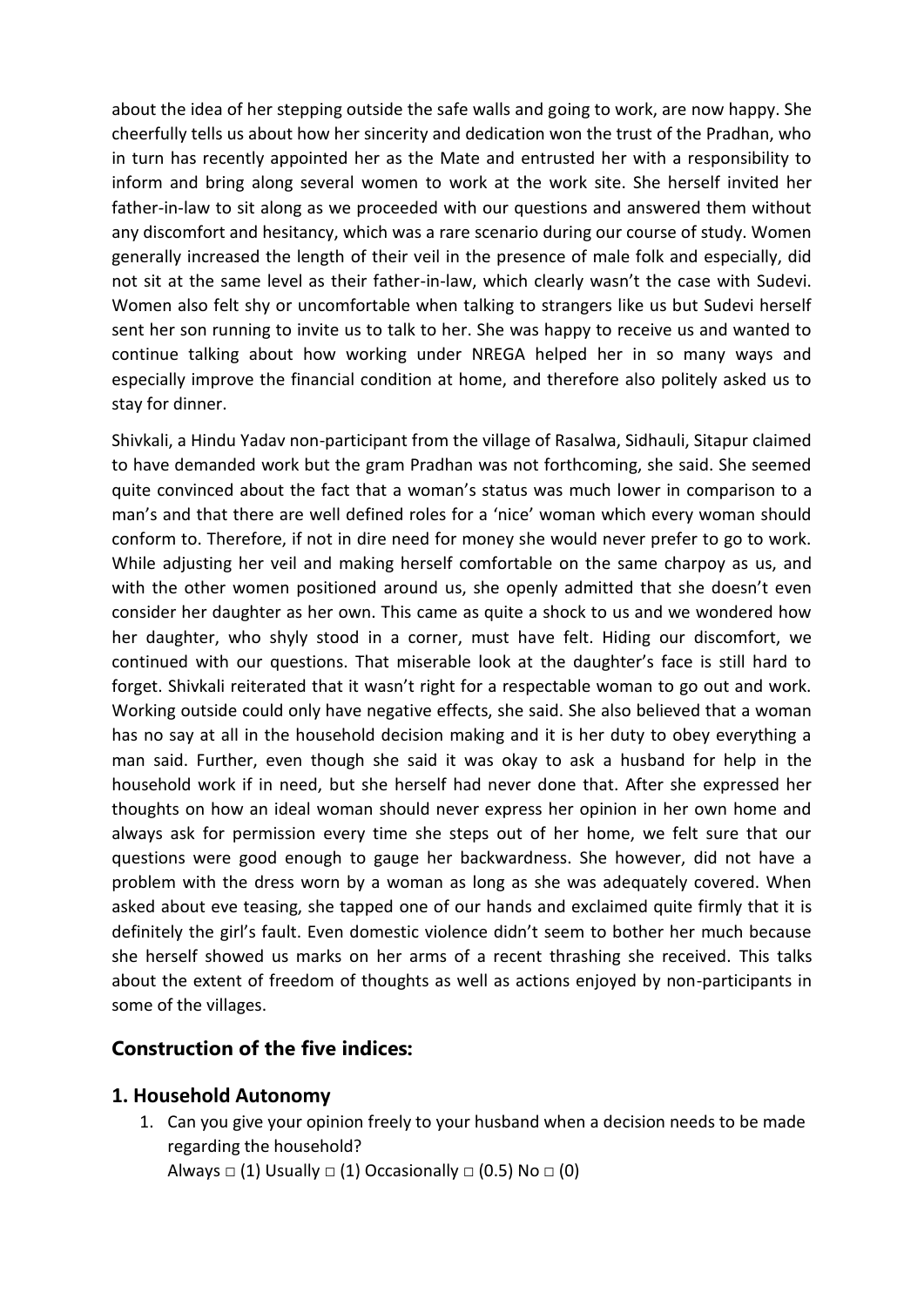- 2. Can you give your opinion freely to your husband's family when a decision needs to be made regarding the household? Always  $\Box$  (1) Usually  $\Box$  (1) Occasionally  $\Box$  (0.5) No  $\Box$  (0)
- 3. Who decides what and how much the domestic expenditures (like food, vessels, clothes) are? (Mostly) Me  $\Box$  (1) (mostly) Husband  $\Box$  (0) Both equally  $\Box$  (1) (mostly) Husband's Family  $\Box$  (0)
- 4. How much say do you have in making large purchases like a plot of land? Make final decision  $\Box$  (1) Equal share in final decision  $\Box$  (1) Have some input in decision  $\Box$  (0.5) No input in decision  $\Box$  (0)
- 5. How much say do (did) you have in whether your children will go (went) to school? Made final decision  $\Box$  (1) Equal share in final decision  $\Box$  (1) Had some input in decision  $\Box$  (0.5) No input in decision  $\Box$  (0)
- 6. How much say do (did) you have in how many children you and your husband have? Made final decision  $\Box$  (1) Equal share in final decision  $\Box$  (1) Had some input in decision  $\Box$  (0.5) No input in decision  $\Box$  (0)
- 7. Do you ever ask your husband for help with the household and/or children? Yes  $\Box$  (1) No  $\Box$  (0)
- 8. Do you serve your husband and children their food and then eat when they are finished? Yes, always  $\Box$  (0) (Go to 41) Sometimes/Usually  $\Box$  (0.5) (Go to 41) No, we eat together  $\Box$  (1) (Go to 42) No, I eat first  $\Box$  (1) (Go to 42)
- 9. If you eat after, do you eat only what's left over or do keep some food for yourself? Leftovers  $\Box$  (0) Keep  $\Box$  (1)
- 10. If there is a food shortage, will you go without food so that your husband can eat? Yes  $\Box$  (0) Sometimes  $\Box$  (0.5) No  $\Box$  (1)

#### <span id="page-20-0"></span>**3. Mobility**

1. When you go out to some place within your village, do you need permission from your husband/family, or do you simply need to inform them of where you are going (because they will let you)?

Permission  $\Box$  (0) Inform  $\Box$  (1) Neither  $\Box$  (1)

- 2. If your husband or his family, without a good reason, does not allow you to go out, do you attempt to discuss it or convince them that you should be allowed to? Yes  $\Box$  (1) No  $\Box$  (0) Sometimes  $\Box$  (0.5)
- 3. Do you need permission to go to NREGS or do you simply inform? Permission  $\Box$  (0) Inform  $\Box$  (1) Neither  $\Box$  (1)
- 4. Do you need permission to go to your parent's house or do you simply inform? Permission  $\Box$  (0) Inform  $\Box$  (1) Neither  $\Box$  (1)
- 5. Do you need permission to go to your friends' house or do you simply inform? Permission  $\Box$  (0) Inform  $\Box$  (1) Neither  $\Box$  (1)

#### <span id="page-20-1"></span>**4. Attitudes: Social Issues**

1. What should a woman do if her husband abuses her on a regular basis? Put up with it  $\Box$  (0) Try to correct him  $\Box$  (0.5) Leave him  $\Box$  (1)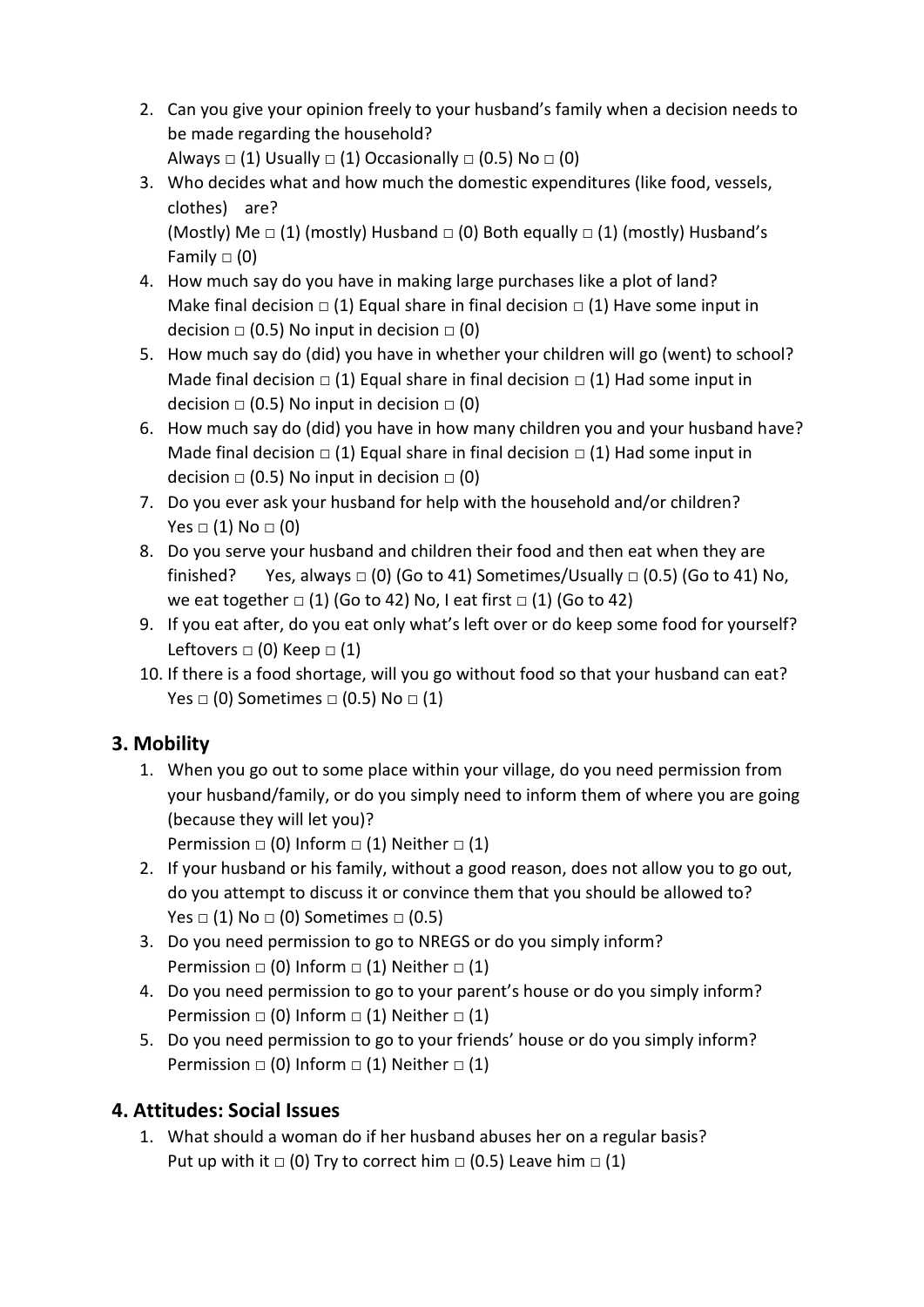a. Other

mark accordingly

- 2. Can a woman leave her husband if he abuses her? Yes  $\Box$  (1) Sometimes  $\Box$  (0.5) No  $\Box$  (0) Unsure  $\Box$  (0)
- 3. Is it her fate to be abused? Yes  $\Box$  (0) No  $\Box$  (1) Unsure  $\Box$  (0)
- 4. Is it more important for boys to be educated than girls? Yes  $\Box$  (0) No  $\Box$  (1) Unsure  $\Box$  (0)
- 5. Do you believe boy children should be valued and preferred more than girl children? Yes  $\Box$  (0) No  $\Box$  (1) Unsure  $\Box$  (0)
- 6. If a girl has a good job, like a teacher or doctor, who should decide whether she continues her career after she marries?

```
Woman only \Box (1) Husband/family only \Box (0) Both together \Box (1) Unsure \Box (0)
```
- 7. Do you believe dowry-giving is necessary to ensure a happily married life for the girl? Yes  $\Box$  (0) No  $\Box$  (1) Unsure  $\Box$  (0)
- 8. When faced with a dowry demand, is it ok to say no? Yes  $\Box$  (0) No  $\Box$  (1) Unsure  $\Box$  (0)
- 9. Do you think all women should be equal regardless of caste? Yes  $\Box$  (1) No  $\Box$  (0) Unsure  $\Box$  (0)
- 10. Do you believe there is ever justification for caste/religion-violence? Yes  $\Box$  (1) No  $\Box$  (0) Sometimes  $\Box$  (0)
- 11. Do you think boys and men need to be gender sensitized? Yes  $\Box$  (1) No  $\Box$  (0) Unsure  $\Box$  (0)
- 12. What do you think about eve-teasing? Whose fault is it? Note the attitude. Give options for this question.
- 13. If a girl is sexually abused in your community, what should happen? Whose fault is it? Give options. Note the attitude.

#### <span id="page-21-0"></span>**5. Attitudes: Personal Life**

- 1. Do you think a woman should have a say in how many children she has? Yes  $\Box$  (1) No  $\Box$  (0) Unsure  $\Box$  (0)
- 2. Do you think a woman has the right to demand an equal share of her inheritance? Yes  $\Box$  (1) No  $\Box$  (0) Unsure  $\Box$  (0)
- 3. Do you think a woman is as capable as a man is of managing money? Yes  $\Box$  (1) No  $\Box$  (0) Unsure  $\Box$  (0)
- 4. Do you think a woman should decide how to use the money she acquires herself? Yes  $\Box$  (1) Sometimes  $\Box$  (0.5) No  $\Box$  (0) Unsure  $\Box$  (0)
- 5. Do you think men should participate in the housework if the woman works outside the home?

Yes  $□$  (1) (Go to 33a) No  $□$  (0) (Go to 34) Unsure  $□$  (0) (Go to 34)

6. If yes, should he participate equally? Yes  $\Box$  (1) No  $\Box$  (0)